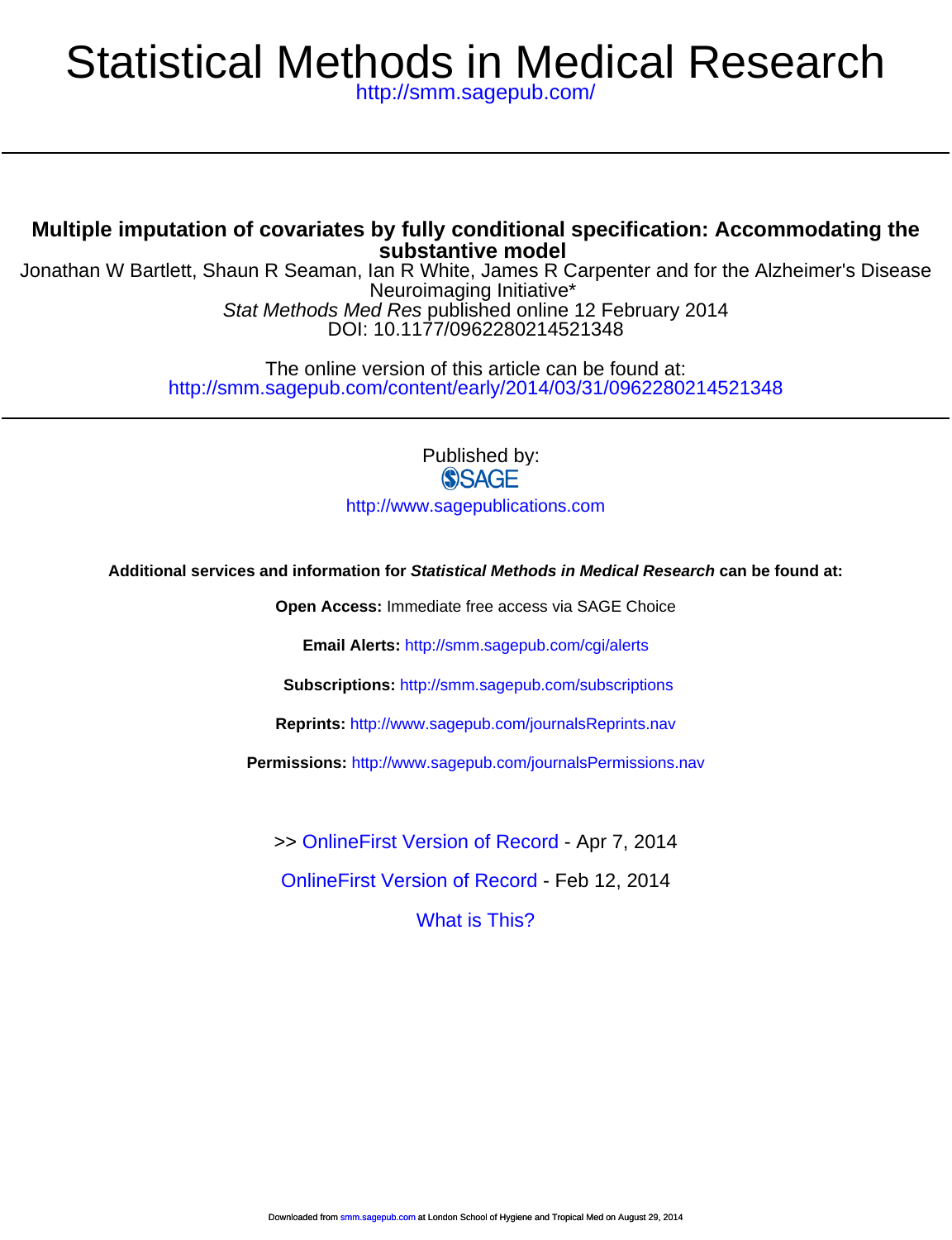



Statistical Methods in Medical Research 0(0) 1–26 C The Author(s) 2014 Reprints and permissions: sagepub.co.uk/journalsPermissions.nav DOI: 10.1177/0962280214521348 smm.sagepub.com



# Jonathan W Bartlett,<sup>1</sup> Shaun R Seaman.<sup>2</sup>  $\int$  Ian R White<sup>2</sup> and James R Carpenter<sup>1,3</sup> for the Alzheimer's Disease Neuroimaging Initiative\*

# **Abstract**

Missing covariate data commonly occur in epidemiological and clinical research, and are often dealt with using multiple imputation. Imputation of partially observed covariates is complicated if the substantive model is non-linear (e.g. Cox proportional hazards model), or contains non-linear (e.g. squared) or interaction terms, and standard software implementations of multiple imputation may impute covariates from models that are incompatible with such substantive models. We show how imputation by fully conditional specification, a popular approach for performing multiple imputation, can be modified so that covariates are imputed from models which are compatible with the substantive model. We investigate through simulation the performance of this proposal, and compare it with existing approaches. Simulation results suggest our proposal gives consistent estimates for a range of common substantive models, including models which contain non-linear covariate effects or interactions, provided data are missing at random and the assumed imputation models are correctly specified and mutually compatible. Stata software implementing the approach is freely available.

#### Keywords

multiple imputation, compatibility, non-linearities, interactions, rejection sampling, fully conditional specification

# 1 Introduction

Missing data are a pervasive problem in both experimental and observational medical research, causing a loss of information and potentially biasing inferences. In this article, we focus on settings in which interest lies in fitting a substantive model relating an outcome to a number of covariates,

<sup>2</sup>MRC Biostatistics Unit, Cambridge, UK

<sup>3</sup>MRC Clinical Trials Unit, London, UK

\*See Acknowledgement.

Corresponding author:

Jonathan W Bartlett, Department of Medical Statistics, London School of Hygiene & Tropical Medicine, Keppel Street, London, WC1E 7HT, UK.

Email: Jonathan.Bartlett@lshtm.ac.uk

<sup>&</sup>lt;sup>1</sup>Department of Medical Statistics, London School of Hygiene & Tropical Medicine, UK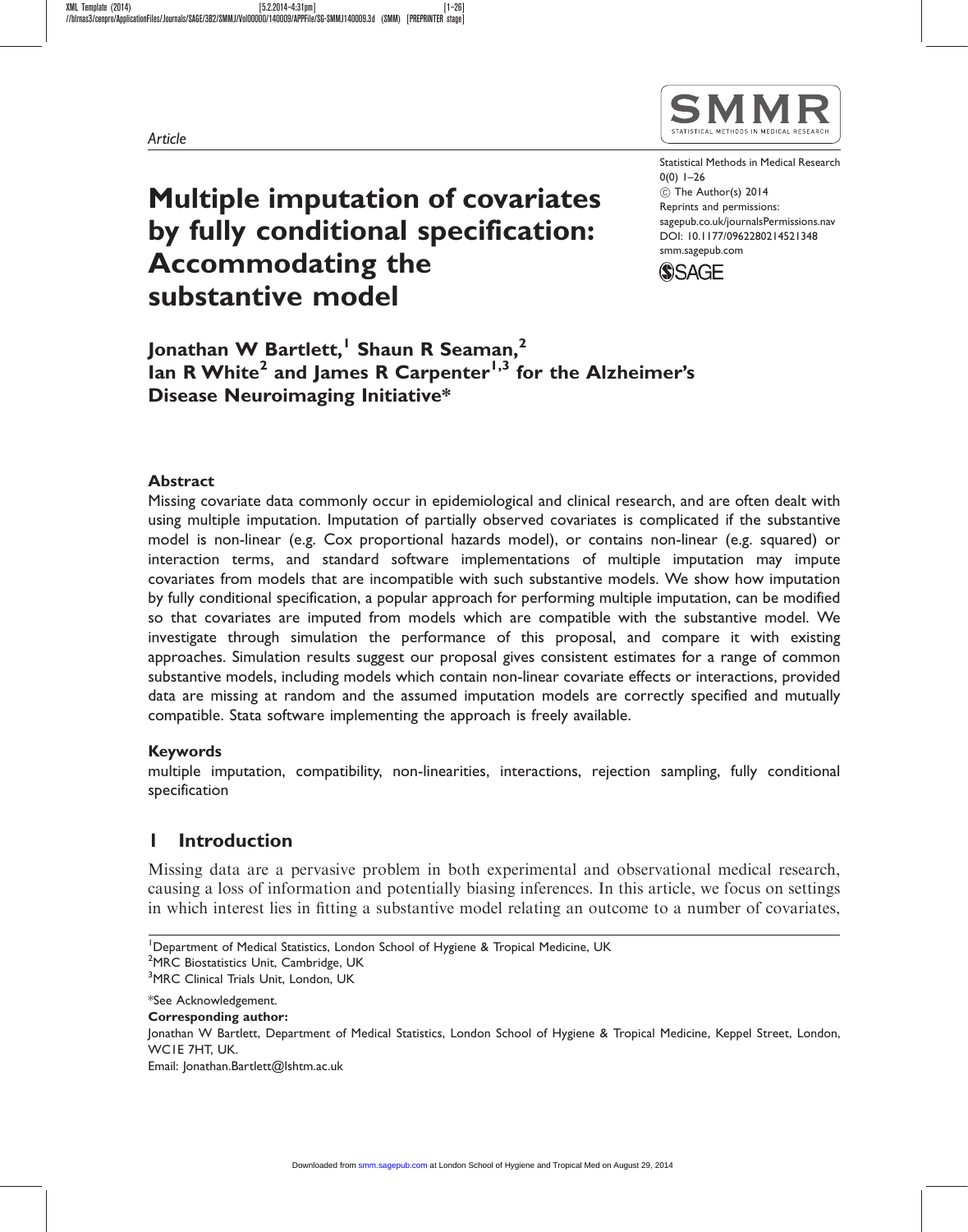one or more of which have missing values. The method of multiple imputation (MI) has become an extremely popular approach for accommodating missing data in statistical analyses, both generally<sup>1</sup> and in the specific context of partially observed covariates.<sup>2</sup> MI involves 'filling in' each missing value with draws from an appropriate distribution, leading to a number M of completed datasets. The substantive model can then be fitted to each of the  $M$  completed datasets, and the results combined across the M datasets using Rubin's rules,<sup>3</sup> which account for the uncertainty due to the fact data have been imputed. MI is most often applied under the missing at random (MAR) assumption, which stipulates that the probability that data are missing are independent of the missing values, conditional on the observed data, although MI can also be used when data are missing not at random.<sup>3</sup>

Parametric MI as originally proposed is based on a joint imputation model for the partially observed variables (conditional on any fully observed variables), which we refer to as 'joint model MI'. A popular alternative to joint model MI is the fully conditional specification (FCS) approach.<sup>4,5</sup> FCS MI involves specifying a series of univariate models for the conditional distribution of each partially observed variable given the other variables. This permits a great deal of flexibility, since an appropriate regression model can be selected for each variable (e.g. linear regression for continuous variables, logistic regression for binary variables). Consequently, FCS MI is particularly appealing in settings in which a number of variables have missing data, some of which are continuous and some of which are discrete.

One of the strengths of MI is that it divides the process of dealing with missingness (the imputation stage) from the analysis of the completed data (the analysis stage). As has been previously discussed in detail, this division presents both opportunities and threats.<sup>6–9</sup>. For example, we may be able to include so-called auxiliary variables in the imputation model which are not used in the analysis stage. This offers the potential for increased efficiency and may also improve the plausibility of the MAR assumption holding, by conditioning on auxiliary variables which are predictive of missingness. Sometimes the imputer and analyst will be different people. If the imputer has additional knowledge which enables him to impose (correct) additional assumptions in the imputation model, the analyst will gain efficiency.

The division may however sometimes lead to problems. In the context of imputing partially observed covariates, imputations might be generated from a model which is incompatible with the substantive model, which may lead to (asymptotically) biased estimates of parameters in the latter. Two conditional models are said to be incompatible if there exists no joint model for which the conditionals (for the relevant variables) equal these conditional models. This is a particular issue when the substantive model contains non-linear covariate effects or interactions, with which default imputation model choices may be incompatible. For example, suppose the substantive model is the linear regression of Y on a continuous covariate X and  $X^2$ , and we wish to impute missing values in X. The default choice for the imputation model for  $X|Y$  in software for MI is a normal linear model, with conditional mean equal to a linear function of Y, which is incompatible with the quadratic substantive model. Following imputation of X,  $X^2$  is then passively imputed by squaring the imputed X values. In this case, estimates of the parameters of the substantive model from multiply imputed datasets will be biased (unless the quadratic coefficient is in truth zero), because within the subset of data where X has been imputed the association between X and Y is linear as a consequence of assuming linearity in the imputation model. $^{10}$ 

Incompatibility between the imputation and substantive models can be avoided by specifying a joint model for outcome and covariates for which the conditional distribution of outcome given covariates matches the substantive model and then using the imputation model implied by this joint model. However, specification of a joint model is challenging when there are a number of partially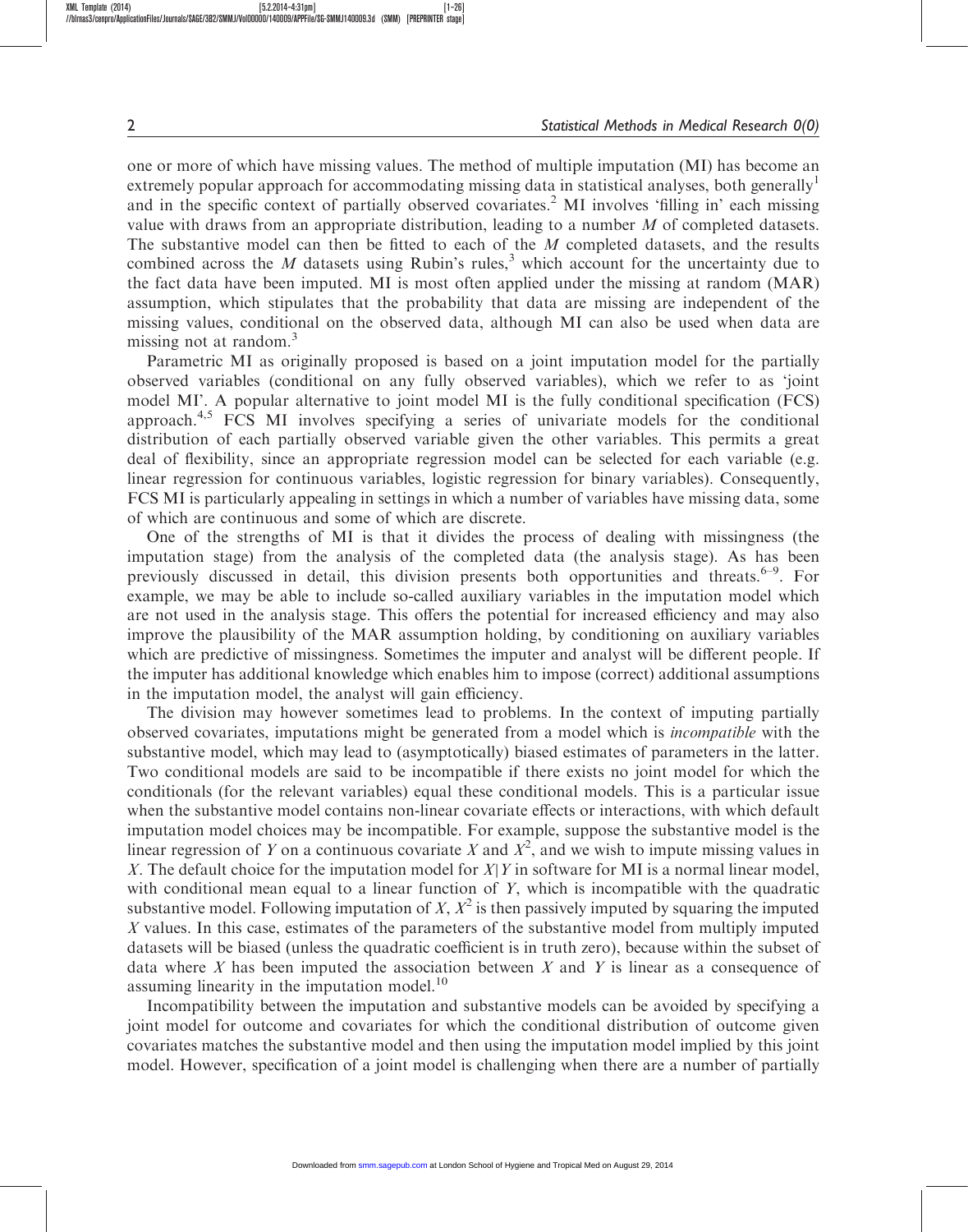observed covariates, particularly when some are continuous and some are discrete. In this setting, the FCS method is an attractive option. However, the default univariate imputation models used in FCS may be incompatible with the substantive model. In this article, we therefore propose a modification of the popular FCS approach to MI which ensures that each of the univariate imputation models is compatible with the assumed substantive model.

We begin in Section 2 by introducing a motivating example from the Alzheimer's Disease Neuroimaging Initiative (ADNI). In Section 3, we formally define compatibility between an imputation model for partially observed covariates and a substantive model, explain when incompatibility implies imputation model mis-specification and give examples of when this occurs. We then outline how imputation models can be specified which are compatible with a given substantive model within the joint modelling approach to MI, which motivates our modification of the FCS MI approach. In Section 4, we briefly review the standard FCS framework for MI in the setting of partially observed covariates. In Section 5, we describe our modification of the FCS MI approach which ensures that each univariate imputation model is compatible with the substantive model. In Section 6 we give details for how this can be done when the model of interest is (i) normal linear regression, (ii) a model for a discrete outcome (e.g. logistic and Poisson regression) or (iii) a proportional hazards model. We report the results of a simulation study to investigate the performance of our proposed approach in Section 7. In Section 8, we apply our proposed approach to the motivating example. In Section 9, we discuss how our proposed approach can be used when, as is often the case, interest lies in fitting a number of different substantive models to the data. We conclude in Section 10 with a discussion.

# 2 Motivating example

The ADNI was launched in 2003 by the National Institute on Aging (NIA), the National Institute of Biomedical Imaging and Bioengineering (NIBIB), the Food and Drug Administration (FDA), private pharmaceutical companies and nonprofit organisations, as a 5-year public–private partnership. The aims of ADNI included assessing the ability of imaging and other biomarkers to measure the progression of mild cognitive impairment and early Alzheimer's disease (AD). The study aimed to recruit approximately 200 cognitively normal older individuals (controls), 400 with mild cognitive impairment (MCI) and 200 with early AD. Participants underwent clinical and cognitive assessment and MRI brain scans at baseline and at specified intervals (every 6 or 12 months, depending on subject group) up to 3 years. Further details regarding ADNI are given in the acknowledgements.

Recently Jack et al.<sup>11</sup> used data from ADNI to investigate baseline predictors of time to conversion to AD in those subjects with MCI at baseline. In particular, using Cox proportional hazards models they found evidence of a non-linear association between amyloid  $\beta$  1-42 peptides  $(A\beta_{1-42})$  measured from cerebrospinal fluid (CSF) at baseline and log hazard of conversion. They found evidence that lower baseline hippocampal volume was predictive of increased hazard, after adjusting for total intracranial volume (a measure of head size). Jack et al.<sup>11</sup> also found evidence that the presence of the APOE4 gene, previously shown to be associated with development of AD in a number of studies, was associated with increased hazard for conversion to AD.

Participants were invited to have CSF measured at baseline by lumbar puncture, but were not required to do so to participate in the study. Consequently, only around 50% of subjects had CSF  $A\hat{\beta}_{1-42}$  measured. The analysis of Jack et al.<sup>11</sup> was restricted to the subset of  $n = 218$  MCI subjects for whom CSF  $A\beta_{1-42}$  was measured. In a logistic regression analysis we found no evidence that availability of CSF was related to first of time to conversion to AD or censoring, or to the event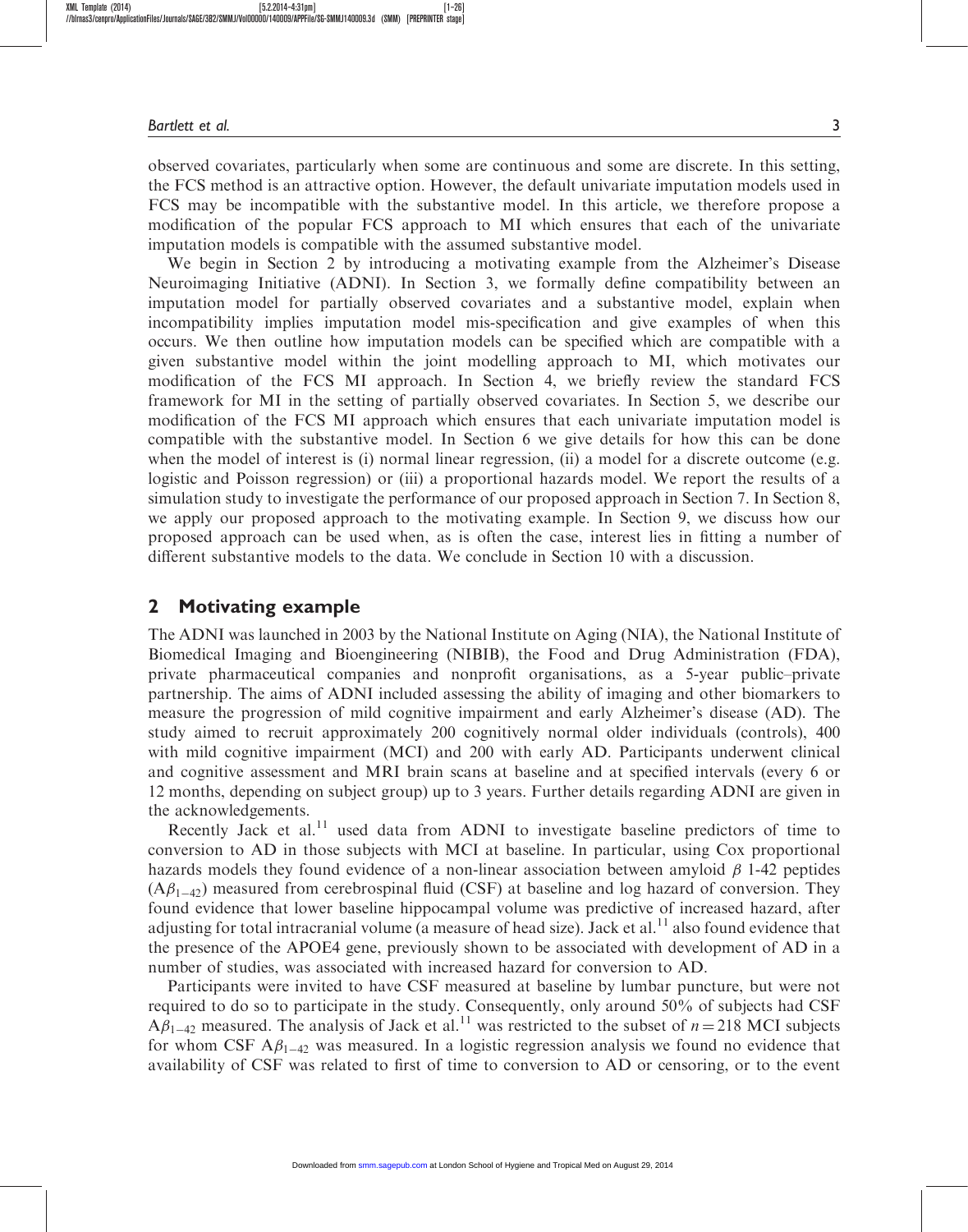indicator (joint test  $p = 0.48$ ). A second logistic regression model found evidence ( $p = 0.02$ ) that having a family history of AD was associated with an increased probability of having the CSF variables recorded, which seems quite plausible since those with a family history of AD may be especially concerned about their risk of developing the disease. These results suggest a complete case analysis might reasonably be assumed to be unbiased. However, it is inefficient, since it only uses data on 50% of MCI subjects.

MCI is a heterogeneous classification, with only a certain proportion of subjects eventually going on to develop AD. For each subject their family history was collected at baseline, in particular in relation to whether their mother or father suffered from dementia or AD. Given that there is a genetic component to the disease, we were interested to investigate whether the presence of family history of AD was associated with increased hazard of conversion to AD, by including covariates indicating whether the subject's mother and father had had AD (Table 1). Unfortunately, although family history of dementia was well recorded, family history of AD specifically suffered from missingness (see Table 1).

We aimed to estimate the parameters of a Cox proportional hazards model for hazard of conversion to AD using the available data from the  $n = 382$  ADNI subjects who had MCI at baseline and who had at least one follow-up visit. Of these subjects, 167 were observed to convert to AD during follow-up. Our substantive model contained as covariates the variables listed in Table 1, plus the square of  $A\beta_{1-42}$  to allow for the non-linear association previously identified by Jack et al.<sup>11</sup>. In addition to CSF  $A\beta_{1-42}$ , we included CSF tau and p-tau as covariates, which are also thought to reflect pathology, and thus might be associated with hazard of conversion to AD. Tau and p-tau were log transformed to reduce skewness in their distribution. The FCS approach to MI is attractive here, since seven covariates are partially observed, with some continuous and some binary. However, we should be careful to ensure that the imputation models we use are compatible with the substantive model, which includes a quadratic effect of one of the partially observed covariates. If we impute from a model which does not allow for a potential non-linear association between (log) hazard and CSF  $A\beta_{1-42}$ , we would expect to obtain inconsistent parameter estimates, particularly of the coefficients relating to CSF  $A\beta_{1-42}$ .

| Mean (SD) or no.<br>(% of observed)<br>Variable   | No. of missing<br>values $(\%)$ |
|---------------------------------------------------|---------------------------------|
| 16.4(5.5)<br>$A\beta_{1-42}$ (ng/mL)              | 190 (49.7%)                     |
| 4.50(0.49)<br>$log(tau)$ ( $log pg/mL$ )          | 193 (50.5%)                     |
| log(p-tau) (log pg/mL)<br>3.44(0.50)              | 189 (49.5%)                     |
| 77 (25.3%)<br>Mother had AD                       | 77 (20.2%)                      |
| 26 (9.0%)<br>Father had AD                        | 93 (24.3%)                      |
| Intracranial volume $\text{(cm}^3)$<br>1474 (150) | 43 (11.3%)                      |
| Hippocampal volume $\text{(cm}^3)$<br>6.47(1.04)  | 43 (11.3%)                      |
| <b>APOE4</b> positive<br>207 (54.2%)              | $0(0\%)$                        |

**Table 1.** Baseline characteristics of  $n = 382$  ADNI subjects with MCI at baseline.

ADNI: Alzheimer's Disease Neuroimaging Initiative; MCI: mild cognitive impairment; AD: Alzheimer's disease.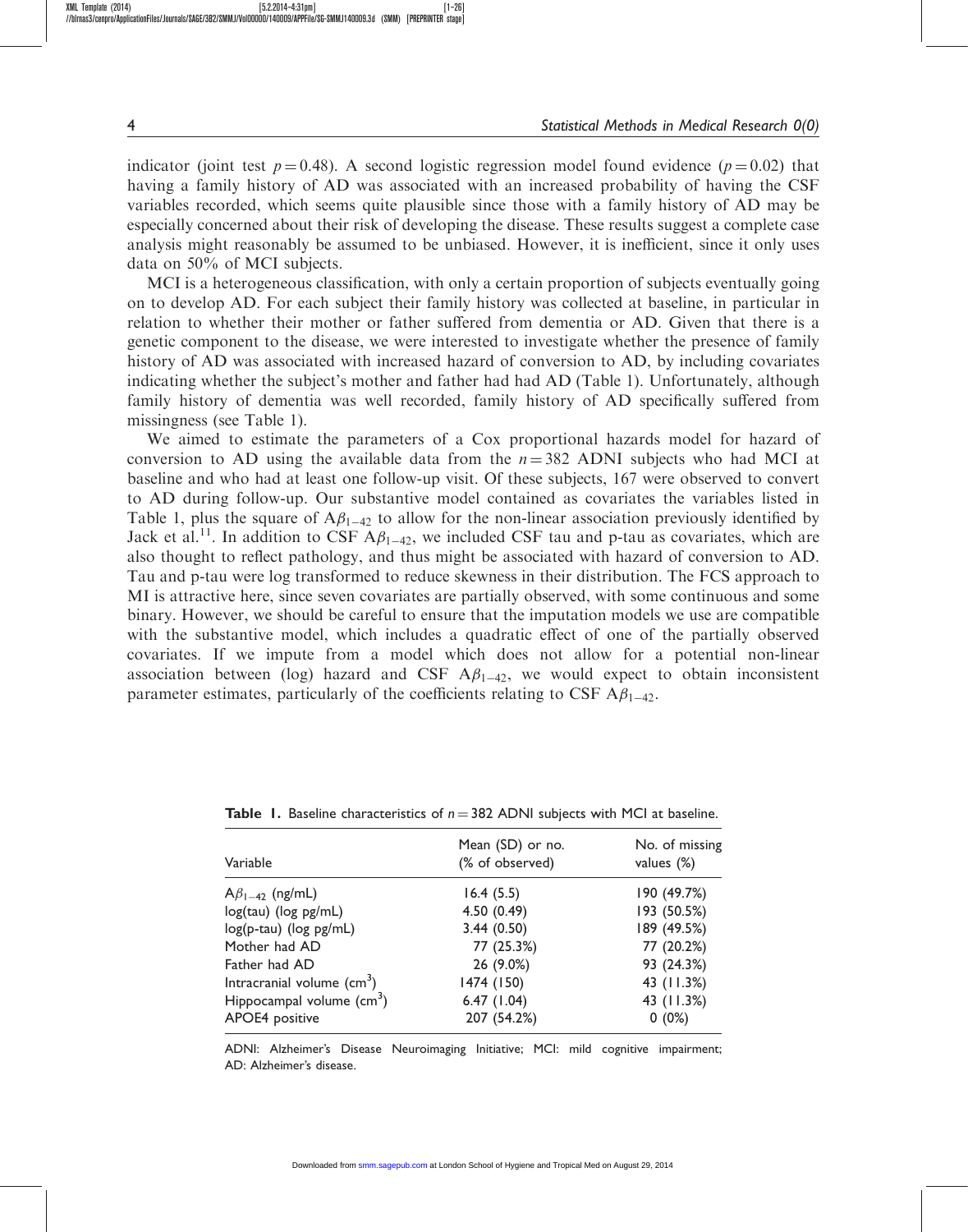# 3 MI of partially observed covariates

## 3.1 Setup

We consider the setting in which interest lies in fitting a model to a fully observed outcome Y (although see Section 10) with p partially observed covariates  $X = (X_1, \ldots, X_p)$  and q fully observed covariates  $Z = (Z_1, \ldots, Z_q)$ . Let  $X^{obs}$  and  $X^{mis}$  denote the observed and missing components of X for a given subject, and let R be the vector of observation indicators whose elements are zero or one depending on whether the corresponding element of  $X$  is missing or observed. We assume throughout that the data are MAR.<sup>12</sup> Here, MAR means that  $P(R|Y, X, Z) = P(R|Y, X^{obs}, Z)$ . We assume that  $(Y_i, X_i, Z_i, R_i)$ ,  $i = 1, ..., n$  are independent and identically distributed. Lastly, we let  $f(Y|X, Z, \psi)$  denote the 'substantive model', which is indexed by parameter  $\psi$  ( $\psi \in \Psi$ ). We assume throughout that this substantive model is correctly specified. That is, there exists  $\psi \in \Psi$  such that  $f_0(Y|X, Z) = f(Y|X, Z, \psi)$ , where  $f_0(Y|X, Z)$  denotes the true conditional distribution of Y given X and Z.

## 3.2 MI of partially observed covariates

In Bayesian parametric MI, to multiply impute missing values in  $X$  we specify a parametric model  $f(X|Z, Y, \omega)$ ,  $\omega \in \Omega$  for the conditional distribution  $f(X|Y, Z)$ . To create the mth imputed dataset we first draw  $\omega^{(m)}$  from its posterior distribution given the observed data  $\{(Y, X^{obs}, Z); i = 1, ..., n\}$  and a (usually noninformative) prior  $f(\omega)$ . For each subject the missing values (if any)  $X^{mis}$  are imputed by taking a draw from the density  $f(X^{mis}|X^{obs}, Y, Z, \omega^{(m)})$  implied by  $f(X|Y, Z, \omega^{(m)})$ .

Having created M imputed datasets, the substantive model parameter  $\psi$  is then estimated separately using each imputed dataset, resulting in estimates  $\hat{\psi}^1, \ldots, \hat{\psi}^M$  and corresponding variances  $\widehat{\text{Var}}(\hat{\psi}^1), \ldots, \widehat{\text{Var}}(\hat{\psi}^M)$ . In this article, we assume that the substantive model is fitted using maximum likelihood. Rubin's rules are then invoked to provide a final inference for  $\psi$ , with the estimator of  $\psi$  given by

$$
\hat{\psi}_{MI} = \frac{\sum_{m=1}^{M} \hat{\psi}^{m}}{M}
$$

and an estimate of the variance of  $\hat{\psi}_{MI}$  given by

$$
\widehat{\text{Var}}(\hat{\psi}_{MI}) = \left[\frac{1}{M} \sum_{m=1}^{M} \widehat{\text{Var}}(\hat{\psi}^m)\right] + \left[ (1 + 1/M) \frac{1}{M - 1} \sum_{m=1}^{M} (\hat{\psi}^m - \hat{\psi}_{MI})^2 \right]
$$

Suppose that the posited imputation model is correctly specified, so that there exists a value of  $\omega \in \Omega$ such that  $f_0(X|Y, Z) = f(X|Z, Y, \omega)$ . Then  $\hat{\psi}_M$  is a consistent estimator of  $\psi$ , and as the number of imputations  $M \to \infty$ , confidence intervals (CIs) based on  $\widehat{\text{Var}}(\hat{\psi}_M)$  achieve coverage at or above their nominal level.<sup>6</sup>

## 3.3 Compatibility and imputation model mis-specification

When an imputation model  $f(X|Z, Y, \omega)$  is directly specified, it may be mis-specified if it is not compatible with the substantive model (assuming this is correctly specified). For example, if the correctly specified substantive model includes an interaction between a partially observed covariate and a fully observed covariate in their effect on the outcome Y, imputation models which do not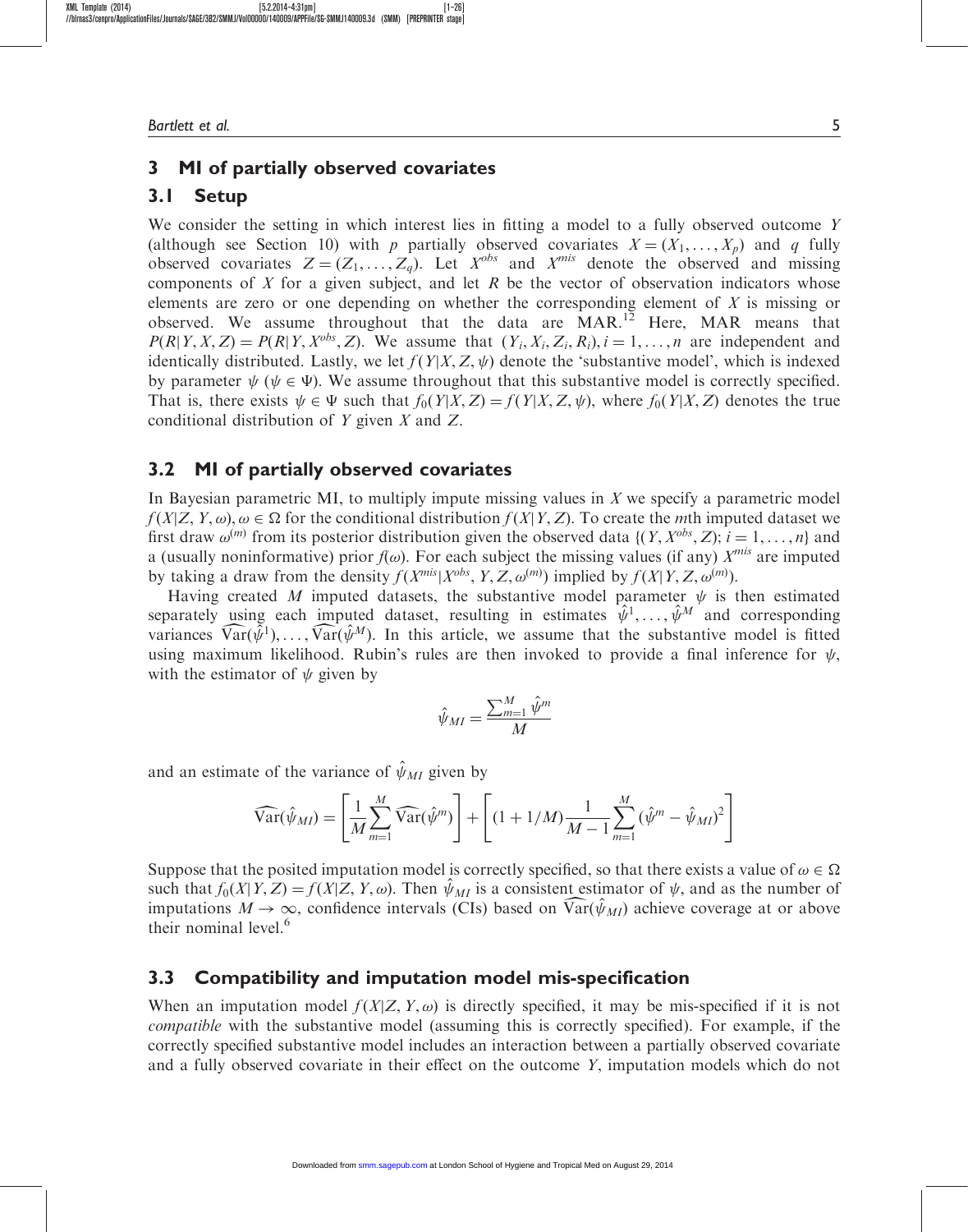allow for this interaction will generally (unless the interaction term is in truth zero) be mis-specified. Such considerations led to recommendations that imputation models be used which do not impose restrictions which will conflict with subsequent analyses of the imputed datasets.<sup>6,7</sup>

Extending a definition given by Liu et  $aL$ ,<sup>13</sup> we now define the notion of compatibility between a set of conditional models. Let  $A = (A_1, \ldots, A_n)$  be a vector of random variables, and let  $A_{-j} = (A_1, \ldots, A_{j-1}, A_{j+1}, \ldots, A_p)$ . Let B denote a further, possibly empty, vector of random variables. Then a set of conditional models  $\{f_j(A_j|A_{-j},B,\theta_j); \theta_j \in \Theta_j, j=1,\ldots,p\}$  is said to be compatible if there exists a joint model  $g(A|B,\theta), \theta \in \Theta$  and a collection of surjective maps  $\{t_j : \Theta \to \Theta_j; j = 1, \dots, p\}$  such that for each  $j, \theta_j \in \Theta_j$  and  $\theta \in t_j^{-1}(\theta_j) = \{\theta : t_j(\theta) = \theta_j\}$ 

$$
f_j(A_j | A_{-j}, B, \theta_j) = g(A_j | A_{-j}, B, \theta)
$$

Otherwise the set of models  $\{f_i; j = 1, \ldots, p\}$  is said to be incompatible.

A weaker property which we shall also use is that of semi-compatibility for a set of models. A set of models is semi-compatible if they can be made compatible by setting one or more parameters to zero. More formally (again following Liu et  $al^{1,1}$ ), a set of conditional models  $\{h_j(A_j|A_{-j}, B, \theta_j, \kappa_j); \theta_j \in \Theta_j, \kappa_j \in K_j, j = 1, \ldots, p\}$  is said to be semi-compatible if there exists a set of compatible conditional models  $\{f_j(A_j | A_{-j}, B, \theta_j) ; \theta_j \in \Theta_j, j = 1, \ldots, p\}$  such that

$$
f_j(A_j|A_{-j}, B, \theta_j) = h_j(A_j|A_{-j}, B, \theta_j, \kappa_j = 0)
$$

for  $j = 1, \ldots, p$ . A set of compatible conditional models is always semi-compatible. If the joint model  $g(A|B,\theta)$  corresponding to the set of conditionals  $\{f_i; j = 1, \ldots, p\}$  is correctly specified (i.e. contains the true probability distribution), we say (again following Liu et al.<sup>13</sup>) that the set of models  $\{h_i; j = 1, \ldots, p\}$  is valid semi-compatible.

The imputation model  $f(X|Z, Y, \omega)$  is correctly specified if and only if it is valid semi-compatible with the substantive model  $f(Y|X, Z, \psi)$ . As an example, suppose the substantive model is  $Y|X \sim N(\psi_0 + \psi_1 X + \psi_2 X^2, \sigma_{\psi}^2)$  and the imputation model is  $X|Y \sim N(\omega_0 + \omega_1 Y, \sigma_{\omega}^2)$ . These two models are incompatible (this can be established by the theorem for compatibility of two conditional densities of Arnold and Press<sup>14</sup>). They are semi-compatible, with the joint model for  $(X, Y)$  being the bivariate normal, by setting  $\psi_2 = 0$ . However, they are not valid semi-compatible, unless in truth  $\psi_2 = 0$ . The imputation model is therefore mis-specified in general, and the MI estimator  $\hat{\psi}_{MI}$  will be inconsistent, as demonstrated through simulation by von  $\text{Hippel}^{15}$  and Seaman et al.<sup>10</sup>

It is important to note that incompatibility between the imputation and substantive models does not necessarily imply mis-specification of the former. For example, suppose the substantive model is  $Y|X \sim (\psi_0 + \psi_1 X, \sigma_{\psi}^2)$  and the imputation model is  $X|Y \sim N(\omega_0 + \omega_1 Y + \omega_2 Y^2, \sigma_{\omega}^2)$ , with each of the regression coefficients lying in  $(-\infty, +\infty)$ . Then again the two models are incompatible, but are semi-compatible, with joint model the bivariate normal, by setting  $\omega_2 = 0$ . If the data in truth are bivariate normal, the two models are valid semi-compatible, and the imputation model is correctly specified. Here, incompatibility between imputation and substantive models does not imply misspecification of the former because a more restrictive version of the imputation model (with  $\omega_2 = 0$ ) is compatible with the substantive model.

Incompatibility may also arise when default imputation models are used for covariates in nonlinear substantive models. For example, suppose  $T$  (rather than  $Y$ ) is a time to event outcome which is not subject to censoring, and that the substantive model is the parametric exponential model, with hazard function  $h(t) = h_0 \exp(\psi X)$ , with X a continuous partially observed covariate and  $h_0$  a time constant baseline hazard. In this case  $H_0(T) = \int_0^T h_0 dt = h_0T$ . Then suppose, following the recent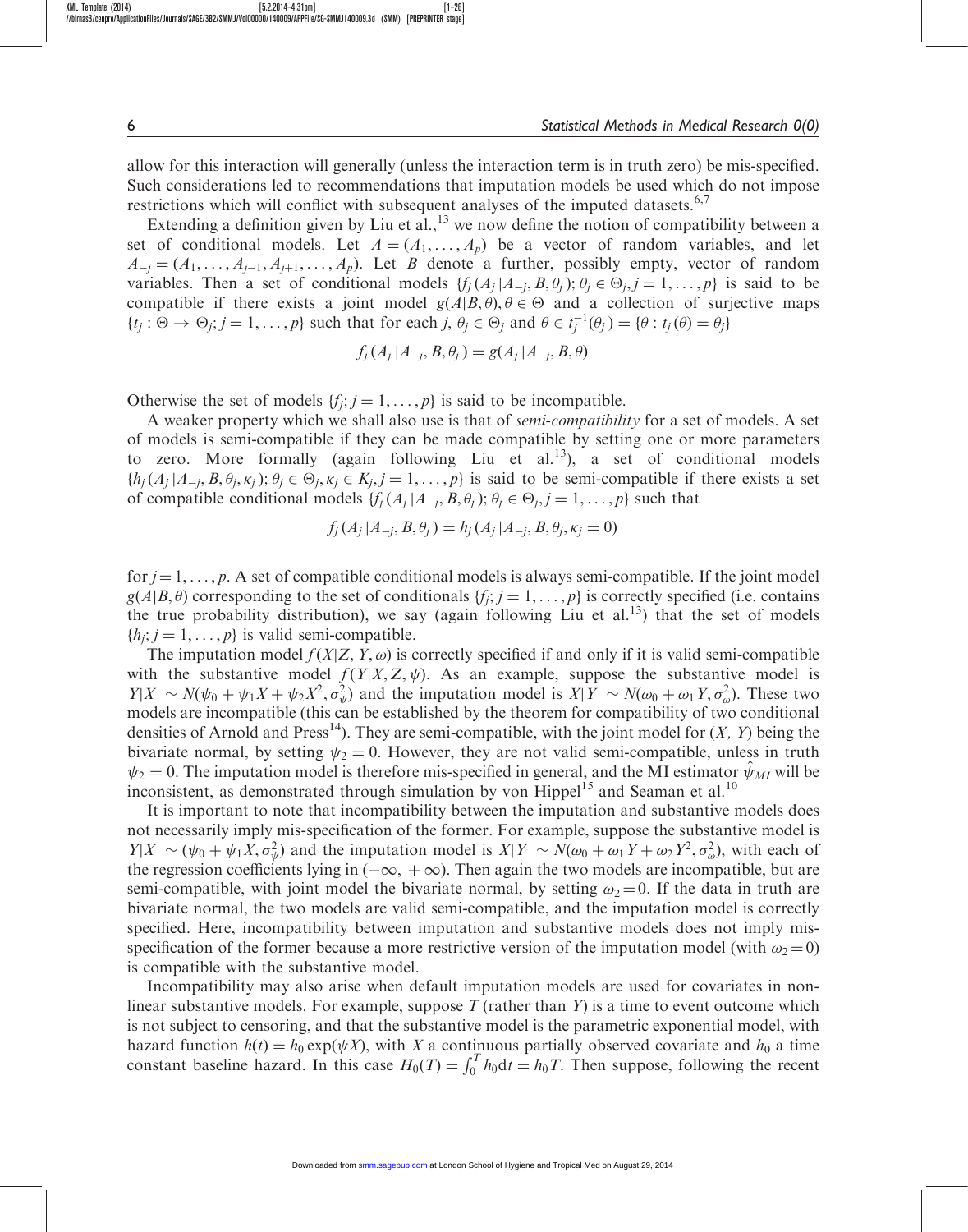recommendations of White and Royston,<sup>16</sup> we adopt a normal linear imputation model for  $X|T \sim N(\omega_0 + \omega_1 T, \sigma_\omega^2)$  with  $T \propto H_0(T)$  as covariate. The two models are incompatible, and are only semi-compatible by setting  $\omega_1 = 0$  and  $\psi = 0$ , such that T and X are independent. The imputation model can thus only be valid semi-compatible (and thus correctly specified) with the substantive model if T and X are independent. The MI estimator  $\hat{\psi}_{MI}$  will thus generally be inconsistent (although simulations by White and Royston<sup>16</sup> show the bias is often small).

In conclusion, except in cases where the imputation and substantive models can be made compatible by restricting the parameter space  $\Omega$  of the imputation model, incompatibility between the two implies the imputation model is mis-specified (assuming correct specification of the substantive model). Consequently, when choosing the covariate imputation model  $f(X|Z, Y, \omega)$ we should (at least) ensure that it is either compatible with the substantive model, or a restriction of it is compatible with the substantive model.

#### 3.4 Joint model imputation

The natural route to ensuring compatibility between the imputation and substantive models is to explicitly specify a joint model  $g(Y, X|Z, \theta)$  which has the substantive model  $f(Y|X, Z, \psi)$  as its corresponding conditional, and to derive the implied imputation model. Given the (correctly) specified substantive model  $f(Y|X, Z, \psi)$ , such joint models are specified by defining a model  $f(X|Z, \phi)$ . The imputation model is then given by

$$
f(X|Z, Y, \psi, \phi) = \frac{f(Y, X|Z, \psi, \phi)}{f(Y|Z, \psi, \phi)} = \frac{f(Y|X, Z, \psi)f(X|Z, \phi)}{f(Y|Z, \psi, \phi)}
$$
  
 
$$
\propto f(Y|X, Z, \psi)f(X|Z, \phi)
$$
 (1)

We emphasise that using a compatible imputation model does not guarantee it is correctly specified – this is only true if, in addition to the substantive model being correctly specified,  $f(X|Z, \phi)$  is correctly specified.

In cases where  $p = 1$  and X is univariate, specification of a model  $f(X|Z, \phi)$  is relatively straightforward. When  $X$  is multivariate, and particularly when it contains a mixture of continuous and discrete variables, specification of a joint model  $f(X|Z, \phi)$  becomes more challenging. In this setting, Ibrahim et al.<sup>17</sup> proposed specification by factorising the joint distribution of  $X|Z$  as a product of univariate densities of the form

$$
f(X_1|Z)f(X_2|X_1,Z)f(X_3|X_1,X_2,Z)\ldots
$$
 (2)

This breaks the problem of joint specification into the easier task of specification of a series of univariate models. This means that appropriate univariate regression models can be specified depending on the type (i.e. continuous, discrete and ordered discrete) of each variable. However, as the dimension of  $X$  increases the number of possible orderings of its components increases rapidly, and it is not obvious which ordering should be chosen. As far as we are aware, this approach to MI has not been adopted by applied researchers. A new joint modelling approach for handling interactions and non-linearities has recently been proposed by Goldstein et al.<sup>18</sup>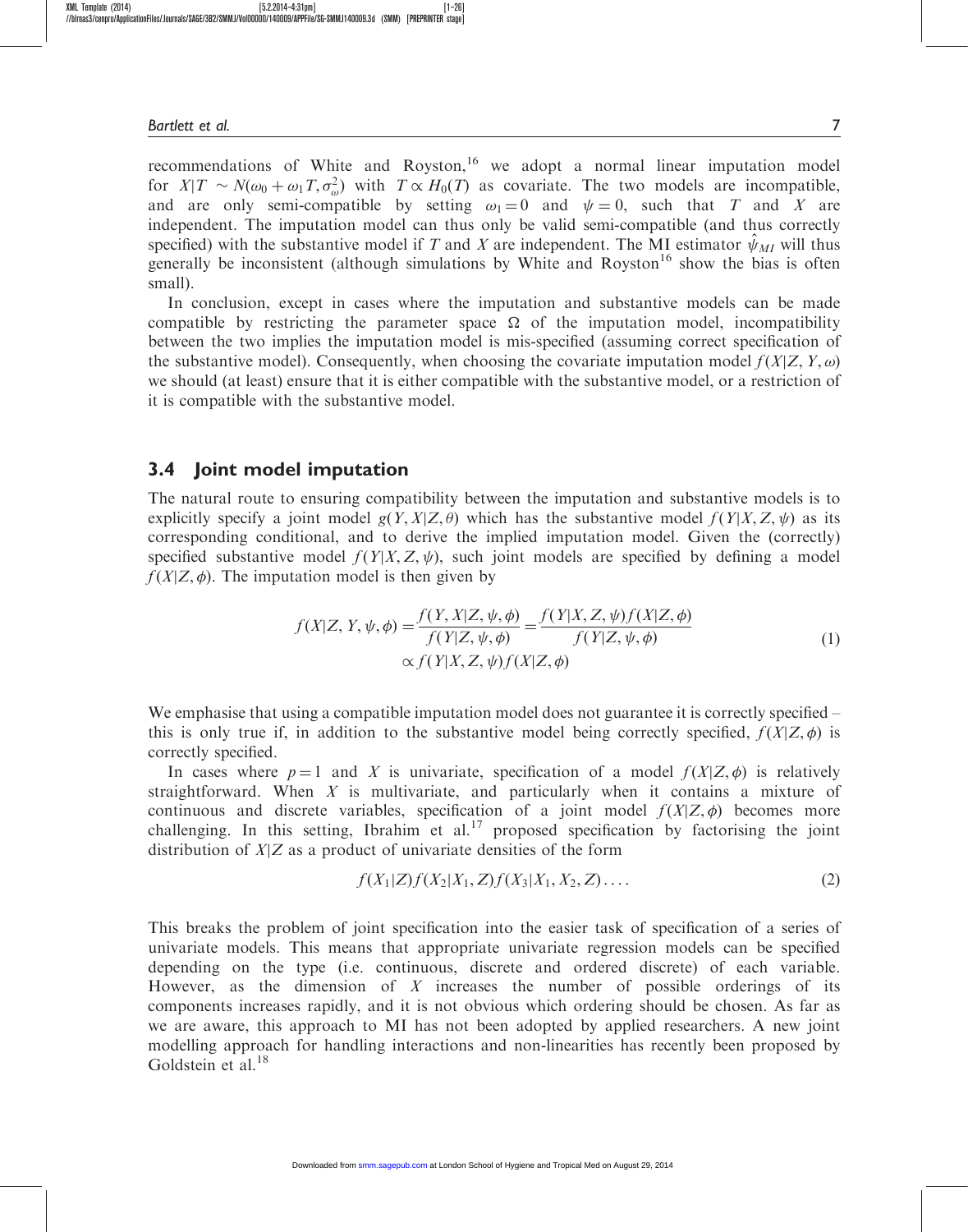# 4 FCS MI

In the more general setting of MI in multivariate data, the FCS approach to MI similarly splits the task of specification of a joint model into a series of univariate model specifications. In FCS MI, as we describe in further detail in Section 4.1, models are specified for each partially observed variable conditional on all other variables. In contrast to the approach proposed by Ibrahim et al.,<sup>17</sup> there is no requirement to choose an ordering of the partially observed variables. FCS MI has now become an extremely popular approach to MI generally.<sup>5</sup>

Application of FCS for imputation of partially observed covariates involves specification of models of the form  $f(X_j|X_{-j}, Z, Y)$ , where  $X_{-j}$  denotes the components of X with  $X_j$  removed. As we have described, for certain substantive models, such as those involving non-linear covariate effects or interactions, default choices of these imputation models within FCS will be incompatible. Further, they will not generally be valid semi-compatible with the substantive model, and will therefore be mis-specified (assuming correct specification of the substantive model). In the next sub-section, we review the standard FCS algorithm in detail, and then in Section 5 propose a modification of FCS MI which ensures that each of the covariate models  $f(X_j|X_{-j}, Z, Y)$  is compatible with the substantive model.

## 4.1 The FCS algorithm

For each partially observed covariate  $X_j$ , we posit an imputation model  $f(X_j|X_{-j}, Z, Y, \theta_j)$ , with parameter  $\theta_j$ , where  $X_{-j} = (X_1, \ldots, X_{j-1}, X_{j+1}, \ldots, X_p)$ . This is typically a generalised linear model chosen according to the type of  $X_i$  (e.g. continuous, binary and count). Furthermore, a noninformative prior distribution  $f(\theta_j)$  for  $\theta_j$  is specified. Let  $x_j^{obs}$  and  $x_j^{mis}$  denote the vectors of observed and missing values in  $X_i$  for the *n* subjects. Let y and z denote the vector and matrix of (fully observed) values of Y and Z across the  $n$  subjects.

The FCS algorithm begins by replacing the missing values in each  $X_i$  by randomly selected observed values from the same variable. The algorithm then proceeds by repeatedly imputing the missing values in each variable, at each stage conditioning on the most recent imputations of the other variables. Let  $x_j^{mis(t)}$  denote the imputations of the missing values  $x_j^{mis}$  at iteration t and let  $x_{i_0}^{(t)} = (x_{i_0}^{obs}, x_j^{mis(t)})$  denote the vector of observed and imputed values at iteration t. Let  $x_{-j}^{(t)} = (x_1^{(t)}, \ldots, x_{j-1}^{(t)}, x_{j+1}^{(t-1)}, \ldots, x_p^{(t-1)})$ . The *t*th iteration of the algorithm consists of drawing from the following distributions (up to constants of proportionality)

$$
\theta_{1}^{(t)} \sim f(\theta_{1}) f(x_{1}^{obs} | x_{-1}^{(t)}, z, y, \theta_{1})
$$
\n
$$
x_{1}^{mis(t)} \sim f(x_{1}^{mis} | x_{-1}^{(t)}, z, y, \theta_{1}^{(t)})
$$
\n
$$
\theta_{2}^{(t)} \sim f(\theta_{2}) f(x_{2}^{obs} | x_{-2}^{(t)}, z, y, \theta_{2})
$$
\n
$$
x_{2}^{mis(t)} \sim f(x_{2}^{mis} | x_{-2}^{(t)}, z, y, \theta_{2}^{(t)})
$$
\n
$$
\vdots
$$
\n
$$
\theta_{p}^{(t)} \sim f(\theta_{p}) f(x_{p}^{obs} | x_{-p}^{(t)}, z, y, \theta_{p})
$$
\n
$$
x_{p}^{mis(t)} \sim f(x_{p}^{mis} | x_{-p}^{(t)}, z, y, \theta_{p}^{(t)})
$$
\n(3)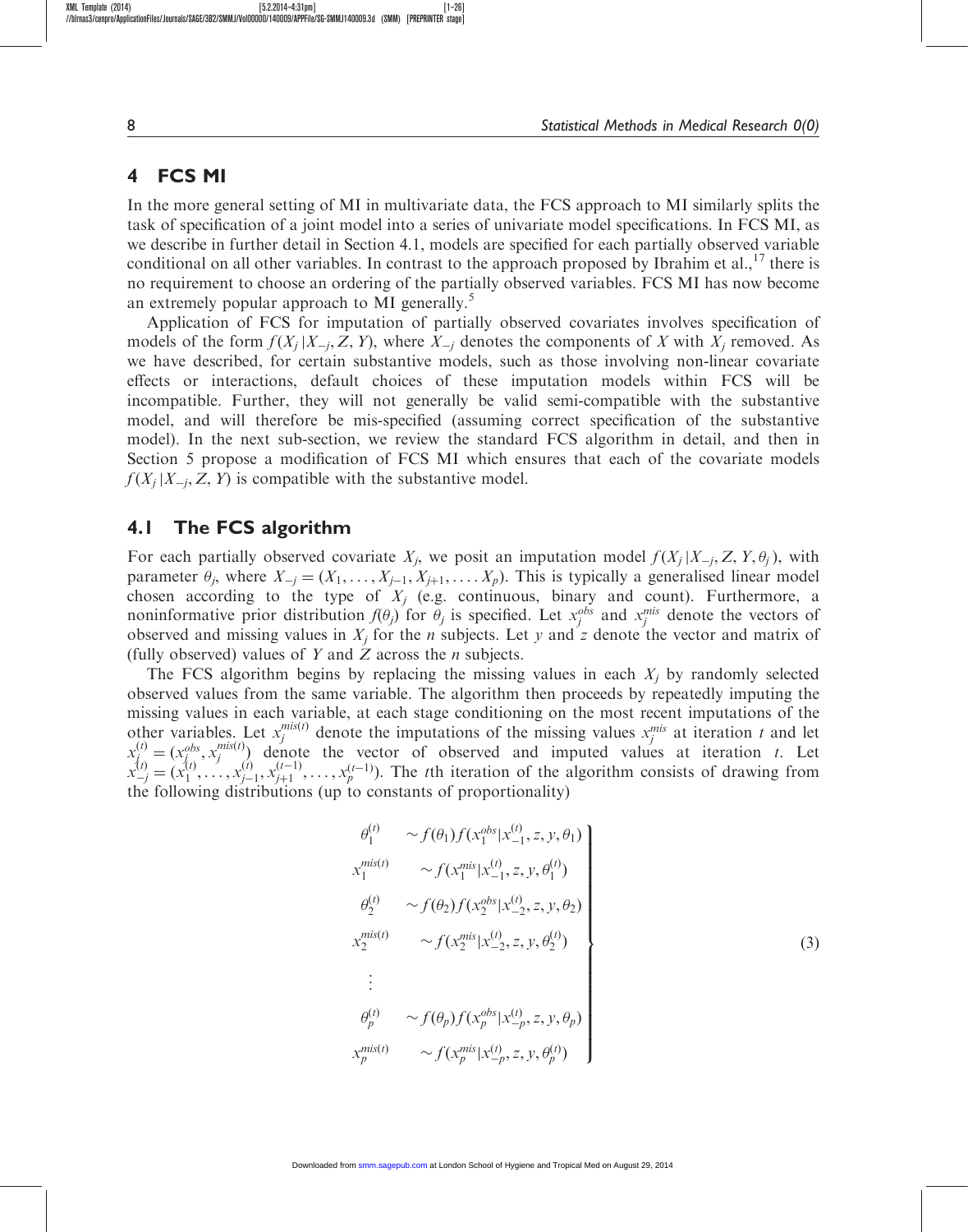Thus, for the partially observed covariate  $X_i$  the algorithm first draws  $\theta_i$  from its posterior distribution given  $x_j^{obs}, x_{j}^{(t)}, z, y$ . This is equal (up to a constant of proportionality) to the product of the prior  $f(\theta_i)$  and the likelihood corresponding to fitting the imputation model for  $X_i$  to subjects for whom  $X_j$  is observed, using the observed and most recently imputed values of  $X_{-j}$ . Missing values in  $X_i$  are then imputed from the imputation model using the parameter value drawn in the preceding step. After a sufficient number of iterations it is assumed that the algorithm has converged to a stationary distribution, and the final draws of the missing data form a single imputed dataset. The process is then repeated to create as many imputed datasets as desired. In software implementations of FCS MI, the variables are typically updated in the ordering for which the missingness pattern is closest to monotone. Finally, the substantive model is fitted to each imputed dataset, and the results combined using Rubin's rules as described previously.

Note that when drawing  $\theta_i$ , the FCS algorithm differs from a standard Gibbs sampler, which would draw  $\theta_j$  from its posterior distribution proportional to  $f(\theta_j) f(x_j^{mis(t-1)}, x_j^{obs}|x_{-j}^{(t)}, z, y, \theta_j)$ , that is, the posterior corresponding to fitting the imputation model to all subjects, using the last iteration's the posterior corresponding to fitting the imputation model to all subjects, using the last iteration's imputation of  $X_j^{mis}, X_j^{mis(t-1)}$ .

## 4.2 Statistical properties

Despite the fact that FCS MI has been applied widely in a number of fields,<sup>5</sup> until recently few results were available regarding its validity. This is due to the fact that one can specify imputation models (which in our setting are  $f(X_j|X_{-j}, Z, Y, \theta_j)$ ) that are not mutually compatible.<sup>19</sup> In this case, it is not clear to what distribution, if any, the algorithm will converge.

Hughes et al.<sup>20</sup> have recently given conditions under which, at convergence, FCS draws imputations from a well-defined Bayesian joint model, which are as follows:

- (1) The conditional models  $f(X_j|X_{-j}, Z, Y, \theta_j)$ ,  $j = 1, ..., p$ , are compatible, with corresponding joint model  $f(X|Z, Y, \theta)$ .
- (2) For each  $j = 1, \ldots, p$ , this joint model can be factorised as  $f(X|Z, Y, \theta)$  $=f(X_j|X_{-j}, Z, Y, \theta_j)f(X_{-j}|Z, \theta_{-j})$ , where  $(\theta_j, \theta_{-j})$  is a reparameterisation of  $\theta$ , and  $\theta_j$  and  $\theta_{-j}$ are variationally independent.
- (3) There exists a prior  $f(\theta)$  such that for each  $j = 1, ..., p$ ,  $f(\theta) = f(\theta_j) f(\theta_{-j})$ , where  $f(\theta_j)$  is the prior used by FCS.

Hughes et al.<sup>20</sup> show that these conditions are satisfied when the conditional models are normal linear regression models, with the corresponding joint model being the multivariate normal, and the standard noninformative priors are used. Separately, Liu et al.<sup>13</sup> have given sufficient conditions under which the stationary distribution (assuming it exists) which FCS MI draws from converges (as  $n \to \infty$ ) to the posterior distribution of the missing data in a well-defined Bayesian model.

Both Hughes et  $aL^{20}$  and Liu et al.<sup>13</sup> give examples where compatible conditional models are used but FCS is not equivalent to imputation from a Bayesian joint model. A common, and therefore important, example is that in which a binary variable is imputed using logistic regression conditional on a continuous variable, with the latter imputed using a normal linear regression model. Although these models are compatible with each other, FCS imputation fails to utilise the information contained in the marginal distribution of the continuous variable about the logistic regression parameters, and consequently FCS MI does not draw from a Bayesian joint model.

Even when the conditional models are not compatible, Liu et al.<sup>13</sup> show that provided the conditional models are valid semi-compatible, the estimator  $\hat{\psi}_{MI}$  is consistent. This result can be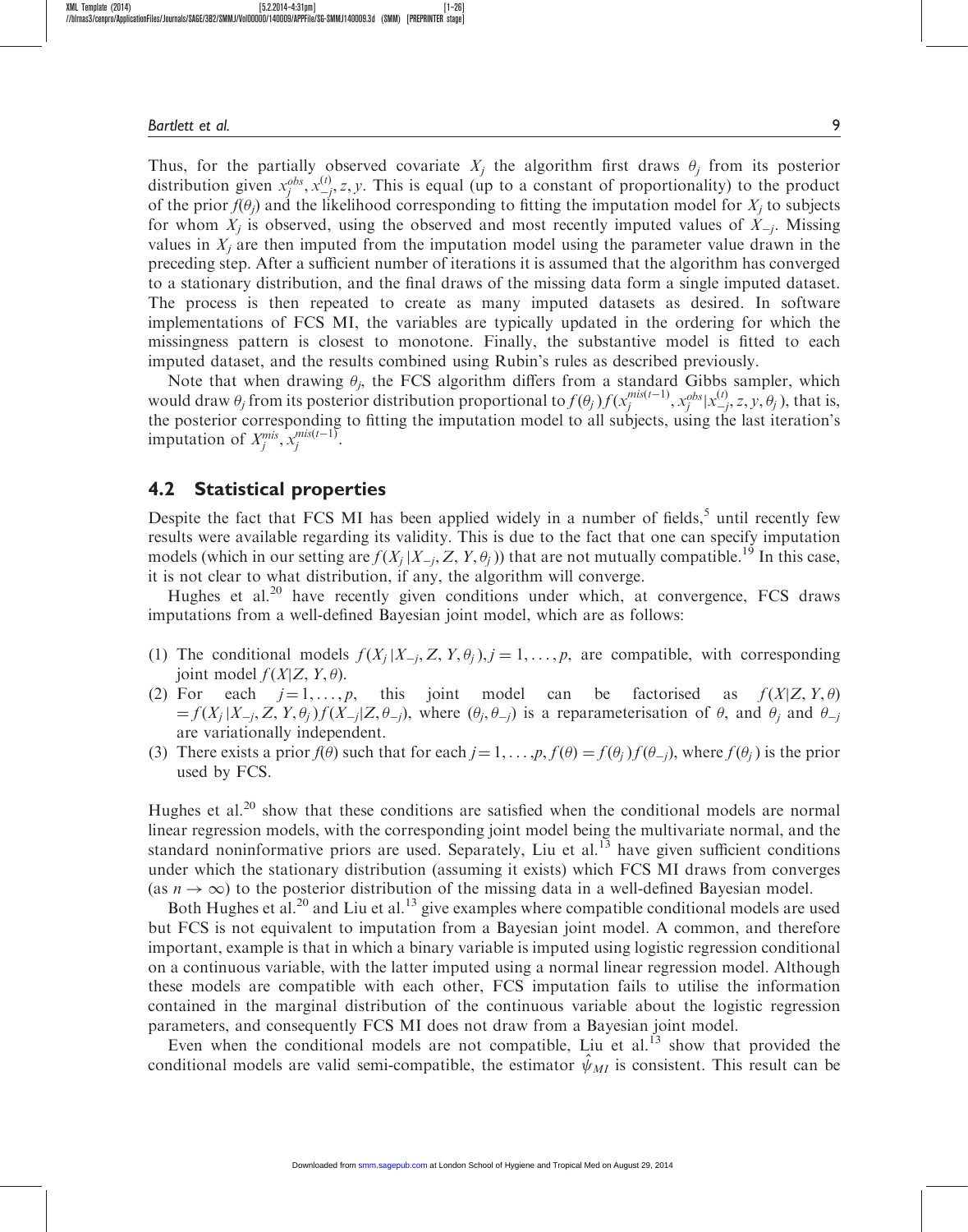used to conclude that in the linear-logistic example described in the previous paragraph, in which the models are compatible (and therefore also semi-compatible)  $\hat{\psi}_{MI}$  is consistent provided both models are correctly specified. Note however that since valid semi-compatibility does not guarantee FCS is equivalent to imputation from a Bayesian joint model, there is no guarantee that Rubin's rule for the variance will provide valid inferences in this case. If the conditional models used are not even semicompatible, in general we expect inconsistent estimates.

## 5 FCS imputation accommodating the substantive model

In this section, we describe how the standard FCS algorithm, described in Section 4, can be modified to ensure that each of the univariate imputation models used is compatible with the substantive model. We term the algorithm substantive model compatible FCS (SMC-FCS). To specify an imputation model for  $X_i$ ,  $j = 1, \ldots, p$  which is compatible with the substantive model, we note that

$$
f(X_j | X_{-j}, Z, Y) = \frac{f(Y, X_j, X_{-j}, Z)}{f(Y, X_{-j}, Z)}
$$
  
 
$$
\propto f(Y | X_j, X_{-j}, Z) f(X_j | X_{-j}, Z)
$$
  
=  $f(Y | X, Z) f(X_j | X_{-j}, Z)$ 

In SMC-FCS, for  $j = 1, \ldots, p$ , we specify models  $f(X_j | X_{-j}, Z, \phi_j)$ , together with noninformative priors  $f(\phi_i)$ . Then, given values of  $\psi$  and  $\phi_i$ , we impute missing values in  $X_i$  from the density proportional to

$$
f(Y|X,Z,\psi)f(X_j|X_{-j},Z,\phi_j)
$$
\n<sup>(4)</sup>

In general this density will not belong to a standard parametric family, complicating direct simulation of values. In Section 6, we show how rejection sampling can be used to draw values from it for the most common types of substantive model.

The imputation model for  $X_i$  defined by equation (4) depends both on  $\phi_i$  and the substantive model parameter  $\psi$ . Recall that at the *t*th iteration of the standard FCS algorithm the parameter of the imputation model for  $X_j$  is drawn from its posterior conditional on  $y, x_j^{obs}, x_{-j}^{(t)}$ , z. Under the imputation model defined by equation (4), the posterior for  $(\phi_j, \psi)$  conditional on  $y, x_j^{obs}, x_{-j}^{(t)}$ , z is difficult to draw from because subjects with  $X_j$  missing contribute  $f(Y|X_{-j}, Z)$  to this posterior, whose calculation requires  $X_i$  to be integrated out from  $f(Y|X, Z, \psi)$ .

The posterior is however easy to draw from if we condition on (as in a standard Gibbs sampler)  $x_j^{mis(t-1)}$  in addition to y,  $x_j^{obs}$ ,  $x_{-j}^{(t)}$ , z. The posterior is then

$$
f(\phi_j, \psi | y, x_j^{(t-1)}, x_{-j}^{(t)}, z) \propto f(\phi_j, \psi) f(y | x_j^{(t-1)}, x_{-j}^{(t)}, z, \psi) f(x_j^{(t-1)} | x_{-j}^{(t)}, z, \phi_j)
$$

Assuming we specify independent priors  $f(\psi)$  and  $f(\phi_i)$ ,  $f(\phi_i, \psi) = f(\phi_i) f(\psi)$ , and the posterior is proportional to

$$
f(\phi_j)f(\psi)f(y|x_j^{(t-1)},x_{-j}^{(t)},z,\psi)f(x_j^{(t-1)}|x_{-j}^{(t)},z,\phi_j)
$$

In SMC-FCS the tth iteration consists of drawing (up to constants of proportionality)

$$
\psi^{(t,j)} \sim f(\psi) f(\mathbf{y}|\mathbf{x}_j^{(t-1)}, \mathbf{x}_{-j}^{(t)}, z, \psi) \tag{5}
$$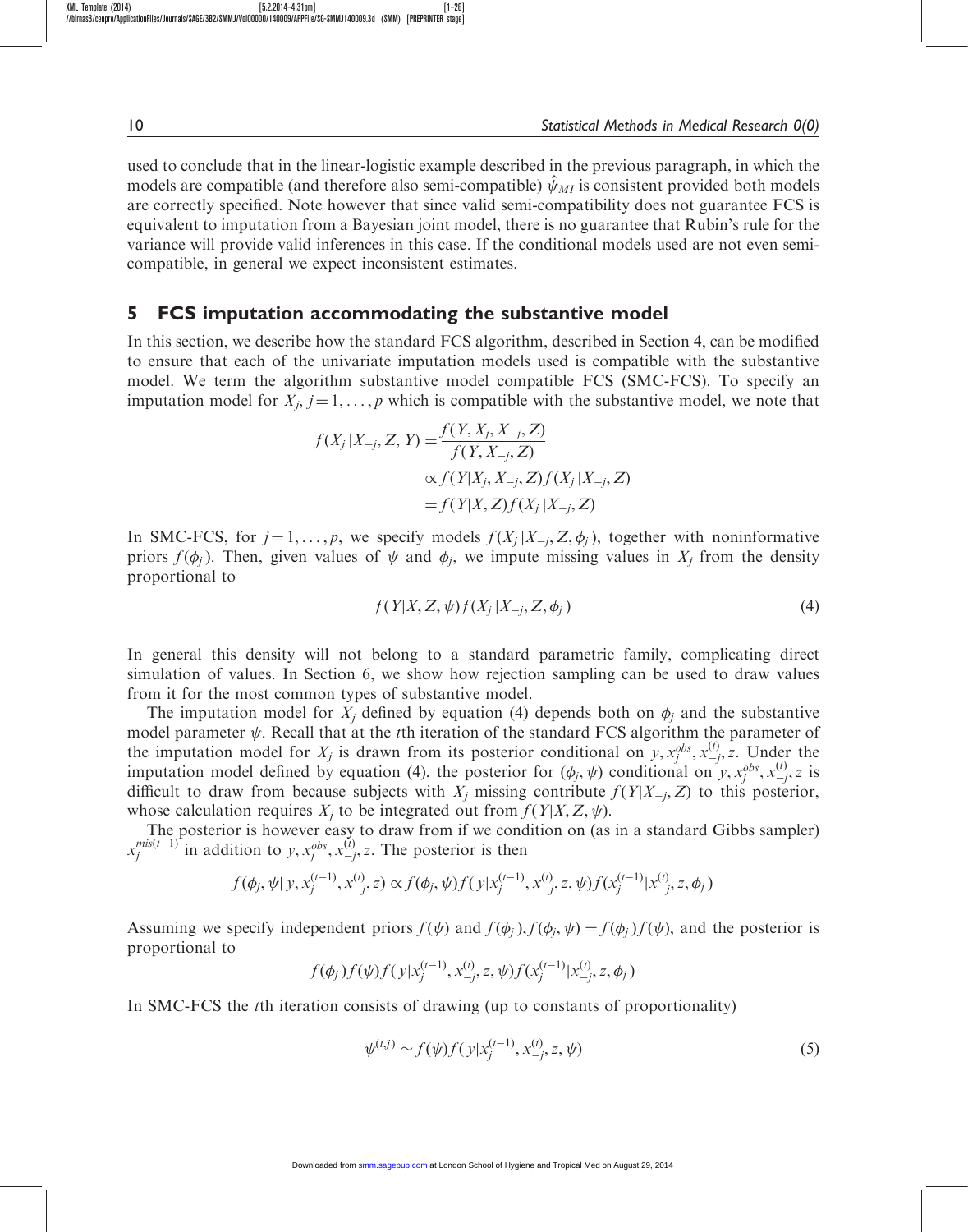$$
\phi_j^{(t)} \sim f(\phi_j) f(x_j^{(t-1)} | x_{-j}^{(t)}, z, \phi_j)
$$
\n(6)

and then drawing the missing values of  $X_i$  from the density proportional to (4).

In software implementations of the standard FCS algorithm, 10 iterations are typically used to 'burn-in', based on empirical experience suggesting this is often sufficient for convergence of the sampler. Since when imputing missing values in  $X_j$  SMC-FCS conditions on  $x_j^{mis(t-1)}$  (unlike standard FCS), SMC-FCS might be expected to require a larger number of iterations in order to converge to the required stationary distribution, assuming it exists. As with standard FCS, convergence can be assessed by examining plots of means of partially observed variables by iteration number, and also by examining the relative magnitude of between-chain variation and within-chain variation.

## 5.1 Statistical properties

In the appendix, we show that under certain conditions (essentially identical to those given by Hughes et al.<sup>20</sup> for standard FCS), the SMC-FCS algorithm, at convergence, generates imputations from a Bayesian joint model in which the model for  $Y|X, Z$  is the same as the substantive model  $f(Y|X, Z, \psi)$ . These conditions are as follows:

- (1) The covariate models  $f(X_j|X_{-j}, Z, \phi_j)$ ,  $j = 1, \ldots, p$ , are mutually compatible, with corresponding joint model  $f(X|Z, \phi)$ .
- (2) For each  $j = 1, ..., p$ , this joint model can be factorised as  $f(X|Z, \phi) =$  $f(X_j|X_{-j}, Z, \phi_j)f(X_{-j}|Z, \phi_{-j})$ , where  $(\phi_j, \phi_{-j})$  is a reparameterisation of  $\phi$ , and  $\phi_j$  and  $\phi_{-j}$  are variationally independent.
- (3) There exists a prior  $f(\phi)$  such that for each  $j = 1, \ldots, p, f(\phi) = f(\phi_j)f(\phi_{-j})$ , where  $f(\phi_j)$  is the prior used by SMC-FCS.

As stated in Section 4.2, Hughes et al.<sup>20</sup> have shown that these conditions are satisfied when (in our setting) the covariate models are normal linear regressions and the usual noninformative priors are used. When SMC-FCS is equivalent to imputation from a Bayesian joint model, and this model is correctly specified, we expect Rubin's rules estimator  $\psi_{MI}$  to be consistent and for the CIs to have nominal coverage.

Following the results of Liu et al.<sup>13</sup> for standard FCS, if the covariate models  $f(X_j|X_{-j}, Z, \phi_j)$ are valid semi-compatible, we conjecture that the MI estimator of the substantive model parameters  $\hat{\psi}_M$  will still be consistent. Just as with FCS, however, there is no guarantee however that CIs based on Rubin's variance estimator will give at least nominal coverage. Lastly, if the covariate models are not valid semi-compatible, in general, we would not expect the estimator  $\psi_{MI}$  to be consistent.

## 6 Sampling from the imputation model

In this section, we give details of how the method of rejection sampling can be used to sample from the density given in equation (4) for some of the most common types of substantive model. Rejection sampling involves creating draws from a proposal density (from which it is easy to draw), until a draw is made satisfying a particular condition. We choose  $f(X_j|X_{-j}, Z, \phi_j)$  as our proposal density,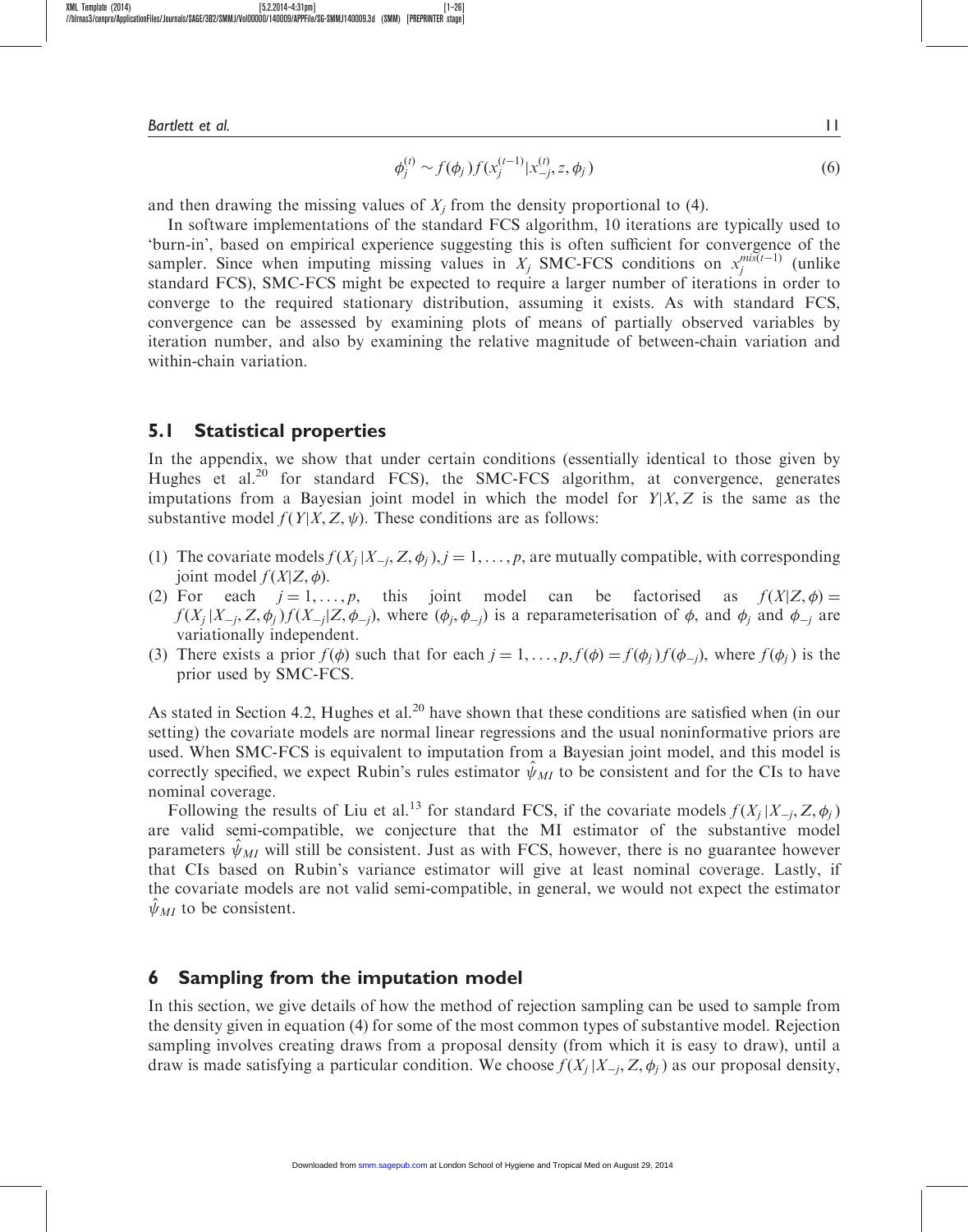on the assumption that it is easy to sample from this density. To use rejection sampling, the ratio of the target density to the proposal density (up to a constant of proportionality) must be bounded above by a quantity not involving  $X_j$ <sup>21</sup> Here this ratio is proportional to

$$
\frac{f(Y|X,Z,\psi)f(X_j|X_{-j},Z,\phi_j)}{f(X_j|X_{-j},Z,\phi_j)} = f(Y|X_j,X_{-j},Z,\psi)
$$
\n(7)

Let  $c(Y, X_{-j}, Z, \psi)$  denote an upper bound (in  $X_j$ ) for  $f(Y|X_j, X_{-j}, Z, \psi)$ . To generate a draw from the density proportional to equation (4), we sample pairs of values  $X_j^*$  from the density given by  $f(X_j|X_{-j}, Z, \phi_j)$  and U from the uniform distribution on  $(0,1)$  until

$$
U \le \frac{f(Y|X_j^*, X_{-j}, Z, \psi)}{c(Y, X_{-j}, Z, \psi)}
$$
\n(8)

When this inequality is satisfied, the value  $X_j^*$  is a draw from the density proportional to equation (4).

We must therefore bound  $f(Y|X_j, X_{-j}, Z, \psi)$  by a quantity not involving  $X_j$ . The bound will depend on the specification of the substantive model. In the following sections, we derive bounds for the cases of (i) a normal regression model, (ii) a model for a discrete outcome Y and (iii) a proportional hazards survival model.

#### 6.1 Normal regression

Suppose that the substantive model specifies that  $Y$  is normal, with conditional mean  $E(Y|X) = g(X_j, X_{-j}, Z, \beta)$  for some function g(), and residual variance  $\sigma_{\epsilon}^2$ , so that  $\psi = (\beta, \sigma_{\epsilon}^2)$ . Then

$$
f(Y|X_j, X_{-j}, Z, \psi) = \frac{1}{\sqrt{2\pi\sigma_{\epsilon}^2}} \exp(-(Y - g(X_j, X_{-j}, Z, \beta))^2 / 2\sigma_{\epsilon}^2)
$$

$$
\leq \frac{1}{\sqrt{2\pi\sigma_{\epsilon}^2}}
$$

To generate a draw for the missing value  $X_j$ , we draw a value  $X_j^*$  from  $f(X_j|X_{-j}, Z, \phi_j)$ , and U from the uniform distribution on  $(0, 1)$ . The draw  $X_j^*$  is accepted if

$$
U \le f(Y|X_j^*, X_{-j}, Z, \psi) \sqrt{2\pi \sigma_{\epsilon}^2}
$$
  
=  $\exp(-(Y - g(X_j^*, X_{-j}, Z, \beta))^2 / 2\sigma_{\epsilon}^2)$  (9)

If the draw is not accepted, new draws of  $X_j^*$  and U are made until they satisfy the condition in equation (9).

## 6.2 Discrete outcomes

Now consider a discrete outcome Y. This includes the case of a binary outcome Y, which is commonly modelled using logistic regression. When Y is discrete,  $f(Y|X_j, X_{-j}, Z, \psi)$  is a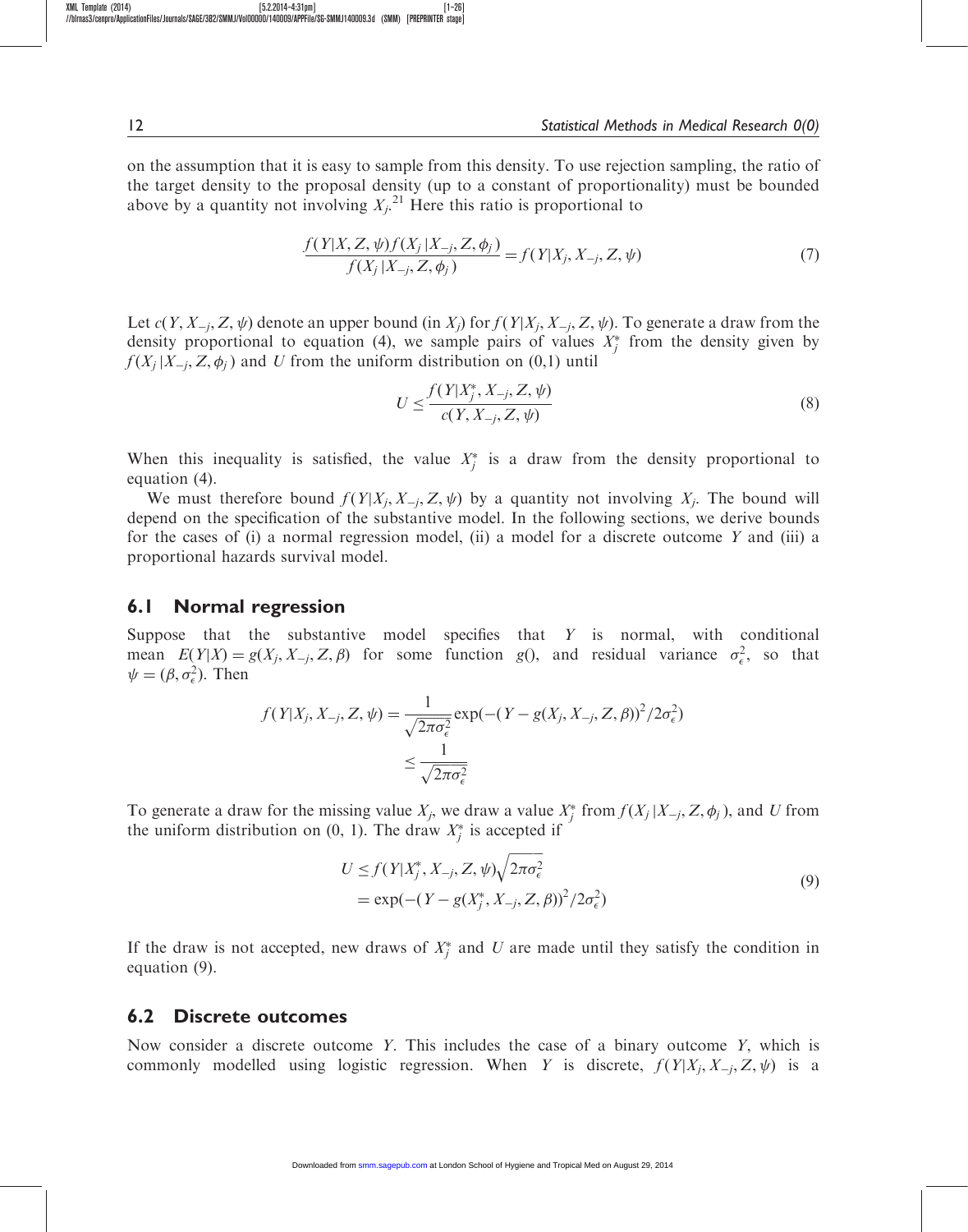probability, and hence is less than or equal to one. The rejection sampling algorithm then consists of drawing  $X_j^*$  from  $f(X_j | X_{-j}, Z, \phi_j)$  and  $U \sim U(0, 1)$ , and accepting  $X_j^*$  when

$$
U \leq f(Y|X_j^*, X_{-j}, Z, \psi)
$$

#### 6.3 Proportional hazards models

Lastly, suppose that interest lies in the time T to an event of interest, but this time may be censored. Let C denote the censoring time. We observe  $W = \min(T, C)$ , and  $D = 1(T < C)$ , which denotes whether the subject's event time has been observed or was censored. We assume that censoring is noninformative, in the sense that  $T\perp C|X,Z$ . Furthermore, we assume  $C\perp X|Z$ . Together these assumptions allow us to avoid modelling the censoring process.<sup>22</sup>

We assume that the substantive model is the proportional hazards model:

$$
h(t|X) = h_0(t) \exp(g(X_j, X_{-j}, Z, \beta))
$$
\n(10)

where  $h(t|X)$  denotes the hazard at time t,  $h_0(t)$  denotes the baseline hazard at time t and  $g(X_j, X_{-j}, Z, \beta)$  denotes a function of X and Z indexed by parameter  $\beta$ . In parametric proportional hazards models the baseline hazard function is parametrised by a finite set of parameters  $\lambda$ , so that  $\psi = (\beta, \lambda)$ . In Cox's proportional hazards model the baseline hazard is allowed to be arbitrary, so that  $\psi = (\beta, h_0(\cdot))$  with  $h_0(\cdot)$  an infinite-dimensional parameter. Equivalently, we can parametrise the model using the baseline cumulative hazard  $H_0(t) = \int_0^t h_0(s) ds$ , so that  $\psi = (\beta, H_0(\cdot)).$ 

We first consider how to sample  $X_i$  for a subject for whom  $D = 0$ , that is, their time to event is censored. Then since by assumption  $T \perp C |X, Z$  and  $C \perp X|Z$ 

$$
f(W = t, D = 0 | X_j, X_{-j}, Z, \psi) = f(T > t, C = t | X_j, X_{-j}, Z, \psi)
$$
  
=  $P(T > t | X_j, X_{-j}, Z, \psi) f(C = t | X_j, X_{-j}, Z)$   
=  $P(T > t | X_j, X_{-j}, Z, \psi) f(C = t | Z)$   
 $\leq f(C = t | Z)$ 

We draw  $X_j^*$  from  $f(X_j | X_{-j}, Z, \phi_j)$  and  $U \sim U(0, 1)$ , and accept  $X_j^*$  when

$$
U \leq \frac{f(W = t, D = 0 | X_j^*, X_{-j}, Z, \psi)}{f(C = t | Z)}
$$
  
=  $P(T > t | X_j^*, X_{-j}, Z, \psi)$   
=  $\exp(-H_0(t)e^{g(X_j^*, X_{-j}, Z, \beta)})$ 

For a subject who is not censored  $(D = 1)$ , we have

$$
f(W = t, D = 1 | X_j, X_{-j}, Z, \psi) = P(C > t | X_j, X_{-j}, Z)h(t | X_j, X_{-j}, Z, \psi)P(T > t | X_j, X_{-j}, Z, \psi)
$$
  
=  $P(C > t | Z)h_0(t) \exp(g(X_j, X_{-j}, Z, \beta) - H_0(t)e^{g(X_j, X_{-j}, Z, \beta)})$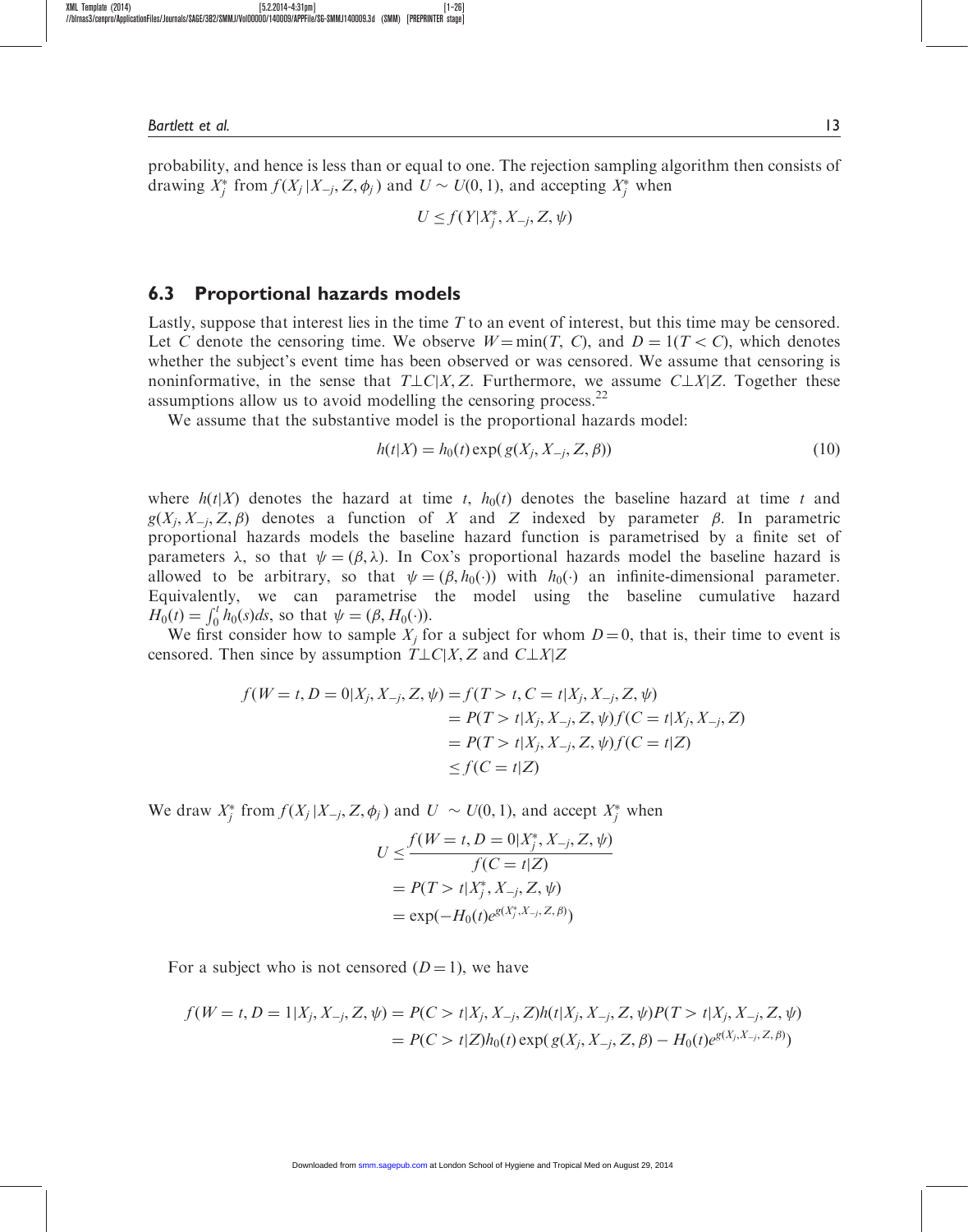Since  $exp()$  is monotonically increasing, this expression takes its maximum when  $g(X_j, X_{-j}, \beta) - H_0(t)e^{g(X_j, X_{-j}, \beta)}$  takes its maximum. Differentiating this with respect to  $g()$ and setting the resulting expression to zero shows that this occurs when  $H_0(t)e^{g(X_j,X_{-j},\beta)} = 1$ . Therefore

$$
f(W = t, D = 1 | X_j, X_{-j}, Z, \psi) \le P(C > t | Z) \frac{h_0(t)e^{-1}}{H_0(t)}
$$

We can thus draw  $X_j^*$  from  $f(X_j | X_{-j}, Z, \phi_j)$  and  $U \sim U(0, 1)$ , and accept  $X_j^*$  when

$$
U \leq \frac{f(W = t, D = 1 | X_j^*, X_{-j}, Z, \psi)}{P(C > t | Z) \frac{h_0(t)e^{-1}}{H_0(t)}}
$$
  
= exp(1 + g(X\_j^\*, X\_{-j}, Z, \beta) - H\_0(t)e^{g(X\_j^\*, X\_{-j}, Z, \beta)})H\_0(t)

## 7 Simulation study

In this section, we describe the results of simulation studies to investigate the performance SMC-FCS in situations in which the substantive model is incompatible with standard choices for covariate imputation models.

## 7.1 Linear regression with quadratic covariate effects

We first simulated from a linear regression substantive model with a single covariate  $X$  with linear and quadratic effects, for which standard imputation model choices for the covariate  $X$  are incompatible.

#### 7.1.1 Simulation setup

The outcome Y was simulated according to

$$
Y = \beta_0 + \beta_1 X + \beta_2 X^2 + \epsilon
$$

with  $\beta_0 = 4$ ,  $\beta_1 = -4$ ,  $\beta_2 = 1$  and  $\epsilon \stackrel{\text{iid}}{\sim} N(0, \sigma_{\epsilon}^2)$ . These coefficients were chosen to give a moderately strong U-shaped association between Y and X. The variance  $\sigma_{\epsilon}^2$  was chosen such that the coefficient of determination  $R^2$  was equal to 0.5.

The covariate X was simulated from a normal, a log-normal or a normal mixture distribution. For all three distributions  $X$  had mean 2 and variance 1. For the log-normal distribution,  $X$  was For an three distributions x had mean 2 and variance 1. For the log-hormal distribution, x was<br>generated by exponentiating a draw from  $N(\log(\sqrt{3.2})$ ,  $\log(5/4))$ . For the normal mixture distribution, X was drawn from  $N(1.125,0.234)$  with probability 0.5 and from  $N(2.875,0.234)$  with probability 0.5.

For each distribution of  $X$ , values were made missing either according to the missing completely at random (MCAR) mechanism  $P(R = 1|X, Y) = 0.7$  or the MAR mechanism  $P(R = 1|X, Y) = \text{expit}(\alpha_0 + \alpha_1 Y)$ , where  $\text{expit}(a) = (1 + \text{exp}(-a))^{-1}$ ,  $\alpha_1 = -1/\text{SD}(Y)$  and  $\alpha_0$ was chosen to make the marginal probability of observing  $X$  equal to 0.7. In all simulations datasets for  $n = 1000$  subjects were generated and 1000 simulations were performed for each scenario.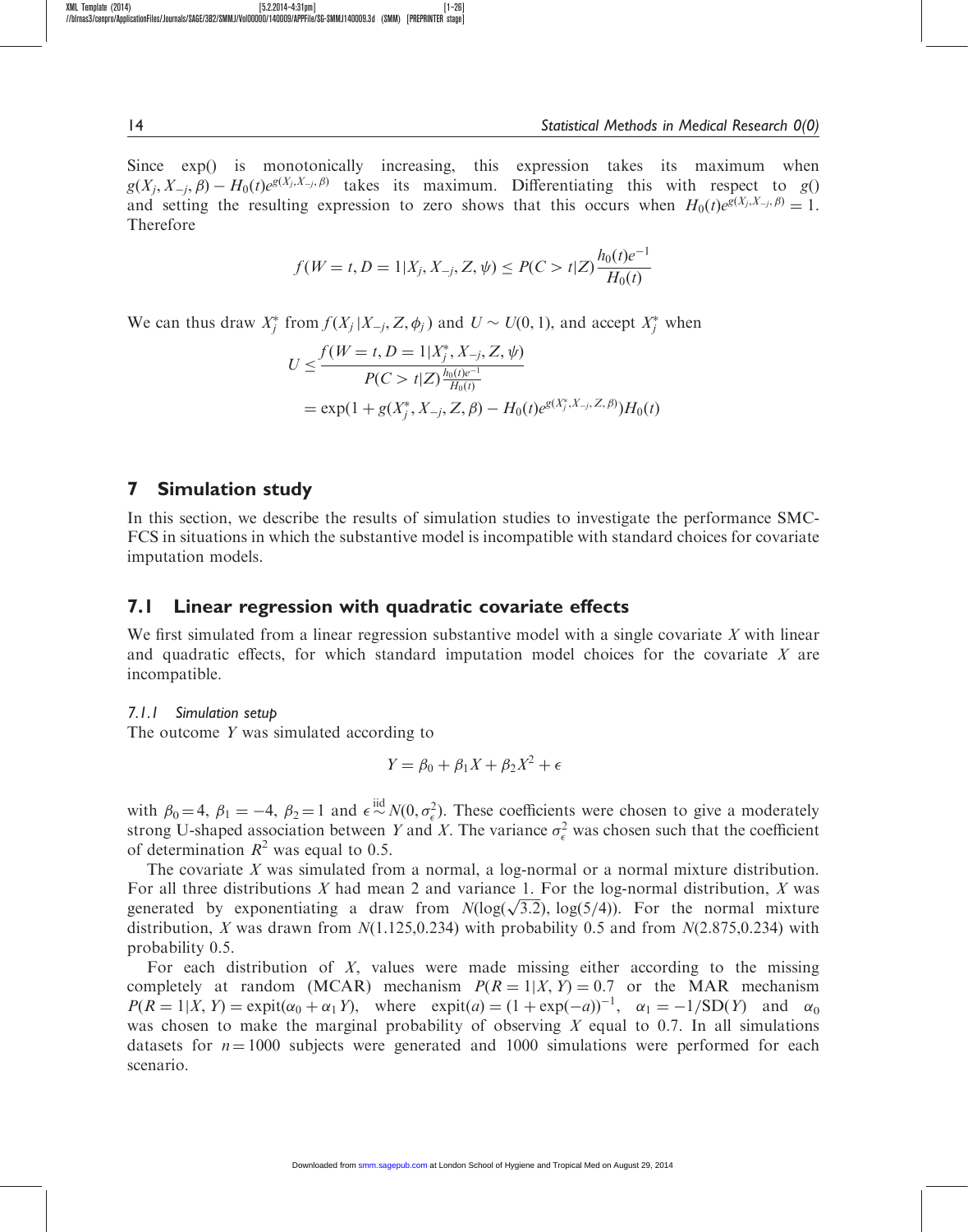#### 7.1.2 Estimation methods

For each simulated dataset we first imputed the missing values of  $X$  using a linear regression model with the ice command in Stata. We used the default imputation model, with the expectation of  $X$ modelled as a linear function of Y. Note that since here there is only one partially observed variable, no iteration is required within FCS. Missing values of  $X<sup>2</sup>$  were then passively imputed as the square of these imputed values of  $X$  ('linear passive'). Second, we imputed the missing  $X$  values using the 'transform then impute' or 'just another variable'  $(JAV)$  approach proposed by von Hippel, <sup>15</sup> that is, by treating  $X^2$  as another variable to be imputed in the ice command in Stata. Third, we imputed X using the mice.impute.quadratic function in the R MICE package ('polynomial combination'). This implements a method recently proposed by van Buuren<sup>23</sup> (p. 140), which imputes the linear combination of X and  $X^2$  which enters in the linear predictor of the substantive model, followed by solving a quadratic equation for X. Lastly, we used SMC-FCS, assuming X is marginally normally distributed for all scenarios. We chose to implement SMC-FCS using the same marginal model for  $X$ to explore the performance of (substantive model) compatible but mis-specified imputation models. For all imputation approaches, 10 imputed datasets were generated, and estimates and CIs found using Rubin's rules. We used 10 iterations per imputation in SMC-FCS and the default 10 iterations in the ice command. With  $X$  univariate, SMC-FCS is equivalent to imputation from the corresponding Bayesian model. We used standard noninformative priors for normal linear regression parameters in SMC-FCS, that is,  $f(\beta, \sigma^2) \propto 1/\sigma^2$ , where  $\beta$  and  $\sigma^2$  denote the vector of regression coefficients and residual variance, respectively.

#### 7.1.3 Results

Table 2 shows the results of the simulations, showing the empirical mean and standard deviation of estimates of  $\beta_2$  and the coverage of nominal 95% CIs. With normally distributed X and MCAR, linear passive imputation resulted in biased estimates, with considerable attenuation in  $\hat{\beta}_2$  towards zero as expected. Here the imputation model being used is incompatible (with the substantive model) and mis-specified. CI coverage for linear passive imputation was also extremely poor, with zero

| for means and SDs are less than 0.02. Monte-Carlo errors for confidence interval coverage are less than 1.6%.                 |
|-------------------------------------------------------------------------------------------------------------------------------|
| Monte-Carlo errors for means and SDs are less than 0.003, except for log-normal X MAR, where Monte-Carlo errors               |
| combination method and SMC-FCS. Empirical coverage of nominal 95% confidence intervals is also shown (Cov).                   |
| quadratic coefficient $\beta_2 = 1$ from 1000 simulations, using linear passive imputation, $ AV $ imputation, the polynomial |
| <b>Table 2.</b> Simulation results – iniear regression with quadratic covariate enects. Linpirical mean (SD) or estimates or  |

 $T$ 

|                               | Linear passive |      | <b>JAV</b>   |      | Polynomial<br>comb. |      | SMC-FCS      |      |
|-------------------------------|----------------|------|--------------|------|---------------------|------|--------------|------|
| Scenario                      | Mean (SD)      | Cov  | Mean (SD)    | Cov  | Mean (SD)           | Cov  | Mean (SD)    | Cov  |
| X MCAR                        |                |      |              |      |                     |      |              |      |
| Normal $X$                    | 0.696(0.041)   | 0.0  | 1.001(0.041) | 91.9 | 1.005 (0.040)       | 91.5 | 0.998(0.038) | 93.9 |
| Log-normal $X$                | 0.789(0.084)   | 16.7 | 1.012(0.100) | 82.6 | 1.025(0.097)        | 83.1 | 1.000(0.059) | 96.2 |
| X mixture of normals<br>X MAR | 0.493(0.036)   | 0.0  | 0.997(0.036) | 94.7 | 1.003(0.034)        | 95.8 | 0.942(0.036) | 65.9 |
| Normal X                      | 0.618(0.045)   | 0.0  | 1.192(0.073) | 12.3 | 1.045(0.069)        | 75.9 | 0.995(0.049) | 94.4 |
| Log-normal $X$                | 0.790(0.265)   | 58.6 | 1.488(0.324) | 25.7 | 1.288(0.179)        | 27.6 | 1.002(0.158) | 91.7 |
| X mixture of normals          | 0.450(0.033)   | 0.0  | 1.085(0.047) | 48.1 | 1.009(0.048)        | 87.8 | 0.840(0.038) | 3.4  |

JAV: just another variable; MCAR: missing completely at random; MAR: missing at random.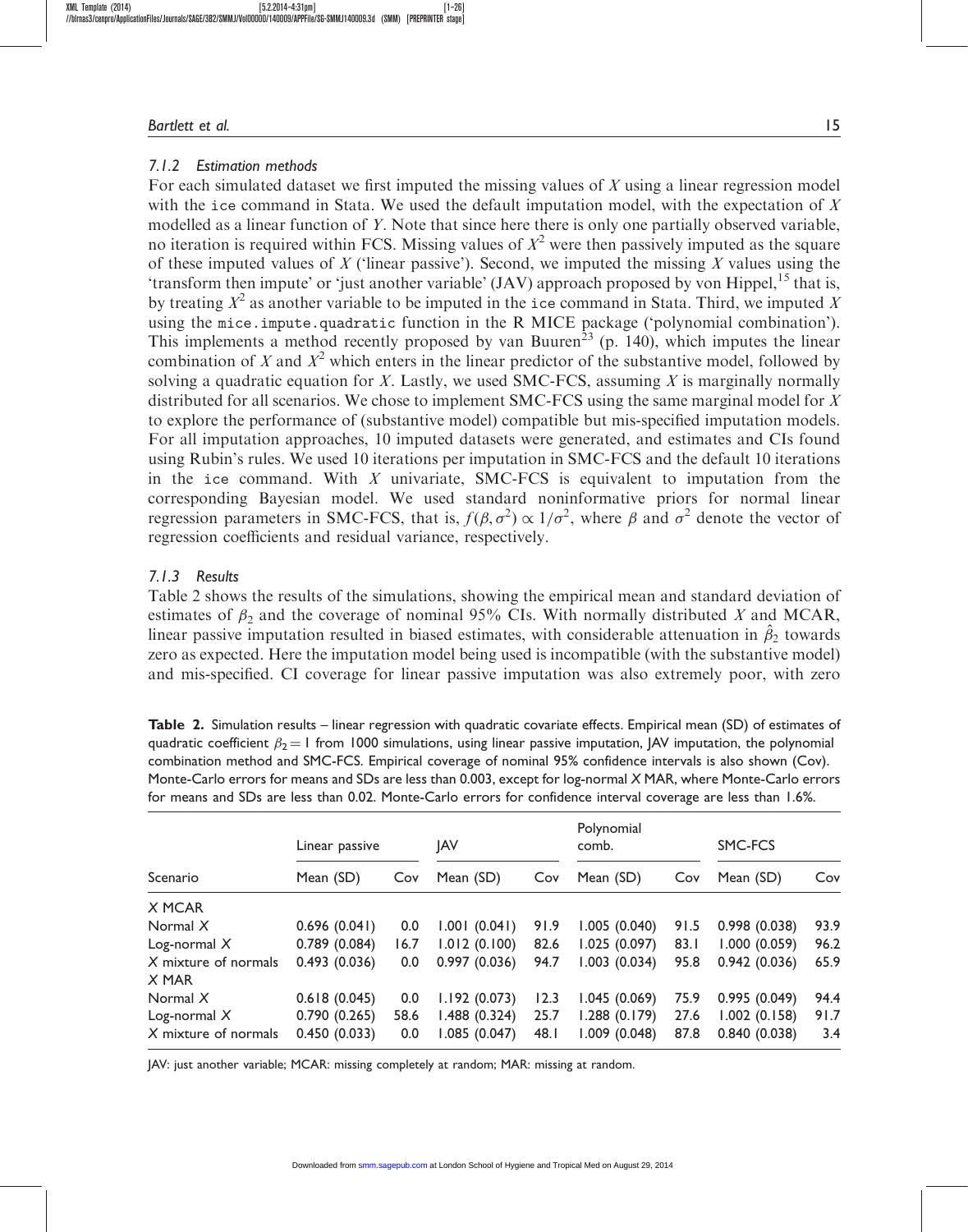coverage for  $\beta_2$ . JAV, polynomial combination and SMC-FCS gave unbiased results, with similar efficiency to each other. SMC-FCS had CI coverage close to 95%, but JAV and polynomial combination had slightly low coverage. With  $X$  log-normally distributed and MCAR linear passive imputation was again biased with poor CI coverage. JAV was unbiased, although estimates were considerably more variable SMC-FCS. Furthermore, the coverage of the CI for  $\beta_2$ from JAV was only 83%. The polynomial combination method performed similar to JAV here. Despite the assumed model for X being mis-specified, SMC-FCS was unbiased and the 95% CI for  $\beta_2$  had the correct coverage. With X distributed according to a normal mixture model and MCAR, JAV and polynomial combination were again unbiased. The CI coverage of JAV and polynomial combination for  $\beta_2$  was close to 95%. Linear passive imputation continued to be severely biased. SMC-FCS was somewhat biased towards the null for  $\beta_2$ , and consequently CI coverage for  $\beta_2$  was only 66%.

With normal X and MAR, linear passive imputation gave biased estimates and the CI for  $\beta_2$  had zero coverage. With data MAR, JAV no longer gave unbiased estimates, in agreement with the findings of Seaman et al.,<sup>10</sup> and the CI for  $\beta_2$  had only 12% coverage. Polynomial combination had only slight bias, but CI coverage for  $\beta_2$  was only 75.9%. In contrast, SMC-FCS was unbiased and the CI for  $\beta_2$  had approximately 95% coverage. All estimators were considerably more variable with X log-normal MAR. JAV and polynomial combination had considerable bias and poor CI coverage for  $\beta_2$ , as did linear passive imputation. Despite using a mis-specified model for the distribution of X, SMC-FCS was again unbiased, although the CI for  $\beta_2$  had slightly lower than nominal coverage. Lastly with X distributed as a mixture of two normals and MAR, linear passive imputation continued to be substantially biased. JAV was biased to a lesser extent, although its CI for  $\beta_2$ had poor coverage. SMC-FCS was biased (since the assumed distribution for X was incorrect) towards zero, and its CI for  $\beta_2$  had extremely poor coverage, due to the estimator's large bias relative to its variability. The polynomial combination method performed best here, with unbiased estimates of  $\beta_2$  and only somewhat reduced CI coverage.

## 7.2 Linear regression with interaction

Next, we considered a linear regression substantive model in which two covariates interact with each other in their effect on outcome.

#### 7.2.1 Simulation setup

The outcome  $Y$  was generated according to

$$
Y = \beta_0 + \beta_1 X_1 + \beta_2 X_2 + \beta_3 X_1 X_2 + \epsilon
$$

with  $\beta_0 = 0$ ,  $\beta_1 = 1$ ,  $\beta_2 = 1$ ,  $\beta_3 = 1$ , and with  $\epsilon \stackrel{\text{iid}}{\sim} N(0, \sigma_{\epsilon}^2)$ , where as before,  $\sigma_{\epsilon}^2$  was chosen to give  $R^2 = 0.5$ .

In the first scenario,  $X_1$  and  $X_2$  were generated from a bivariate normal distribution, with each covariate having mean 2 and variance 1, and the correlation between the two equal to 0.5. To explore robustness of the imputation methods to violations of normality assumptions, in a second scenario  $log(X_1)$  and  $log(X_2)$  were generated from a bivariate normal distribution so that they both scenario  $log(x_1)$  and  $log(x_2)$  were generated from a bivariate normal distribution so that they both had marginal distribution  $N(log(\sqrt{3.2})$ , log 5/4) and the correlation between the two was equal to 0.5. To investigate robustness to linearity assumptions between covariates, in a third scenario we generated  $X_1 \sim N(2, 1)$  and  $X_2 | X_1 \sim N((X_1 - 2)^2, 2)$ . Fourth, we generated  $X_1$  from a Bernoulli distribution with probability 0.5, and  $X_2|X_1 \sim N(X_1, 1)$ . To explore robustness to violations of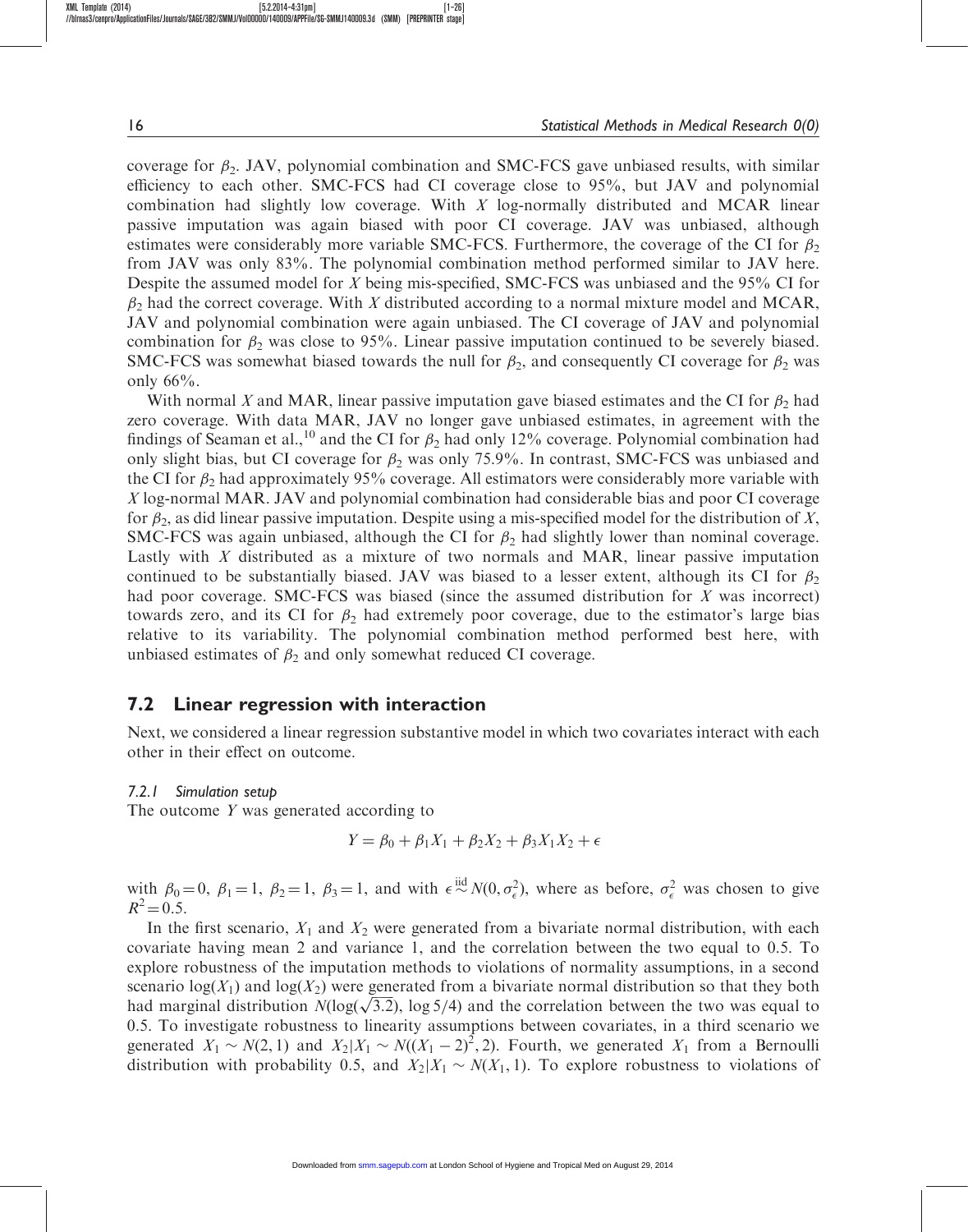Values in both  $X_1$  and  $X_2$  were first made (independently) MCAR, each with probability 0.7 of being observed. We then repeated the simulations with  $X_1$  observed with probability expit $(\alpha_0 + \alpha_1 Y)$ where  $\alpha_1 = -1/\text{SD}(Y)$  and  $\alpha_0$  was chosen to make the marginal probability of observing  $X_1$  equal to 0.7, and with  $X_2$  also observed with probability expit $(\alpha_0 + \alpha_1 Y)$ .

#### 7.2.2 Estimation methods

For each simulated dataset we first imputed using the ice command in Stata, followed by passive imputation of the interaction term ('passive FCS'). A linear regression imputation model was used when the covariate was continuous and a logistic regression imputation model when the covariate was binary. In the imputation model for  $X_1$  ( $X_2$ ) the outcome Y,  $X_2$  ( $X_1$ ) and their interaction  $Y_2$  $(YX_1)$  were included as explanatory variables.

We obtained estimates using JAV by including the interaction variable  $X_1X_2$  as an additional variable in the ice command. Covariate  $X_1$  ( $X_2$ ) was imputed using a linear regression model (even when  $X_1$  was binary) with Y,  $X_2$  ( $X_1$ ) and  $X_1X_2$  as explanatory variables. The interaction term  $X_1X_2$ was imputed using a linear regression model with  $Y$ ,  $X_1$  and  $X_2$  as explanatory variables. Since all conditional imputation models are linear regressions with other variables included linearly, JAV is equivalent here to imputation from a trivariate normal imputation model for  $(X_1, X_2, X_1X_2)$ conditional on Y.

Lastly, we obtained estimates using SMC-FCS, assuming a normal regression model for  $X_1|X_2$  or a logistic regression model when  $X_1$  was binary. A linear regression model was assumed for  $X_2|X_1$ . When assuming  $X_1|X_2$  and  $X_2|X_1$  are linear regressions, SMC-FCS is equivalent to imputation from the Bayesian model defined by the substantive model and a bivariate normal model for  $(X_1, X_2)$ . In contrast, when assuming a logistic regression model for  $X_1|X_2$  and a linear regression for  $X_2|X_1$ , although these models are compatible, SMC-FCS is not equivalent to imputation from a Bayesian model. When drawing from the posterior of the logistic regression parameters (equation (5)) we used a multivariate normal, with mean equal to the MLE and variance covariance corresponding to the inverse of the 'observed' data information matrix.

#### 7.2.3 Results

Table 3 shows the mean (SD) estimates of  $\beta_1$  and  $\beta_3$  and empirical coverage of the corresponding 95% CIs. With data MCAR and  $X_1$  and  $X_2$  bivariate normal, passive FCS was substantially biased and had poor CI coverage for  $\beta_1$  and  $\beta_3$ . In contrast, both JAV and SMC-FCS were unbiased. However, SMC-FCS was somewhat more efficient than JAV. CI coverage for  $\beta_3$  was at the nominal level for both JAV and SMC-FCS. With  $X_1$  and  $X_2$  distributed log-normal, passive FCS had slightly larger bias for  $\beta_1$  and  $\beta_3$  and again poor CI coverage. JAV continued to be unbiased with correct CI coverage. SMC-FCS was somewhat biased, due to mis-specification of the models for  $X_1|X_2$  and  $X_2|X_1$ , although CI coverage was only slightly below the nominal level for  $\beta_1$  and  $\beta_3$ . When  $X_2$  was normally distributed with mean a quadratic in  $X_1$ , passive FCS was again biased. JAV continued to be approximately unbiased. SMC-FCS was again somewhat biased, with CI coverage for  $\beta_3$ approximately 88%. With  $X_1$  Bernoulli and  $X_2|X_1$  normal, both JAV and SMC-FCS were unbiased, although SMC-FCS was slightly more efficient. Both had empirical CI coverage of approximately 95% for both  $\beta_1$  and  $\beta_3$ . It is important to note that here SMC-FCS is not equivalent to imputation a Bayesian model, and thus there is no guarantee that Rubin's rules will give asymptotically unbiased variance estimates. That the CIs from SMC-FCS had the correct coverage in this setting is thus encouraging. Passive FCS was again biased. As expected, with  $X_2$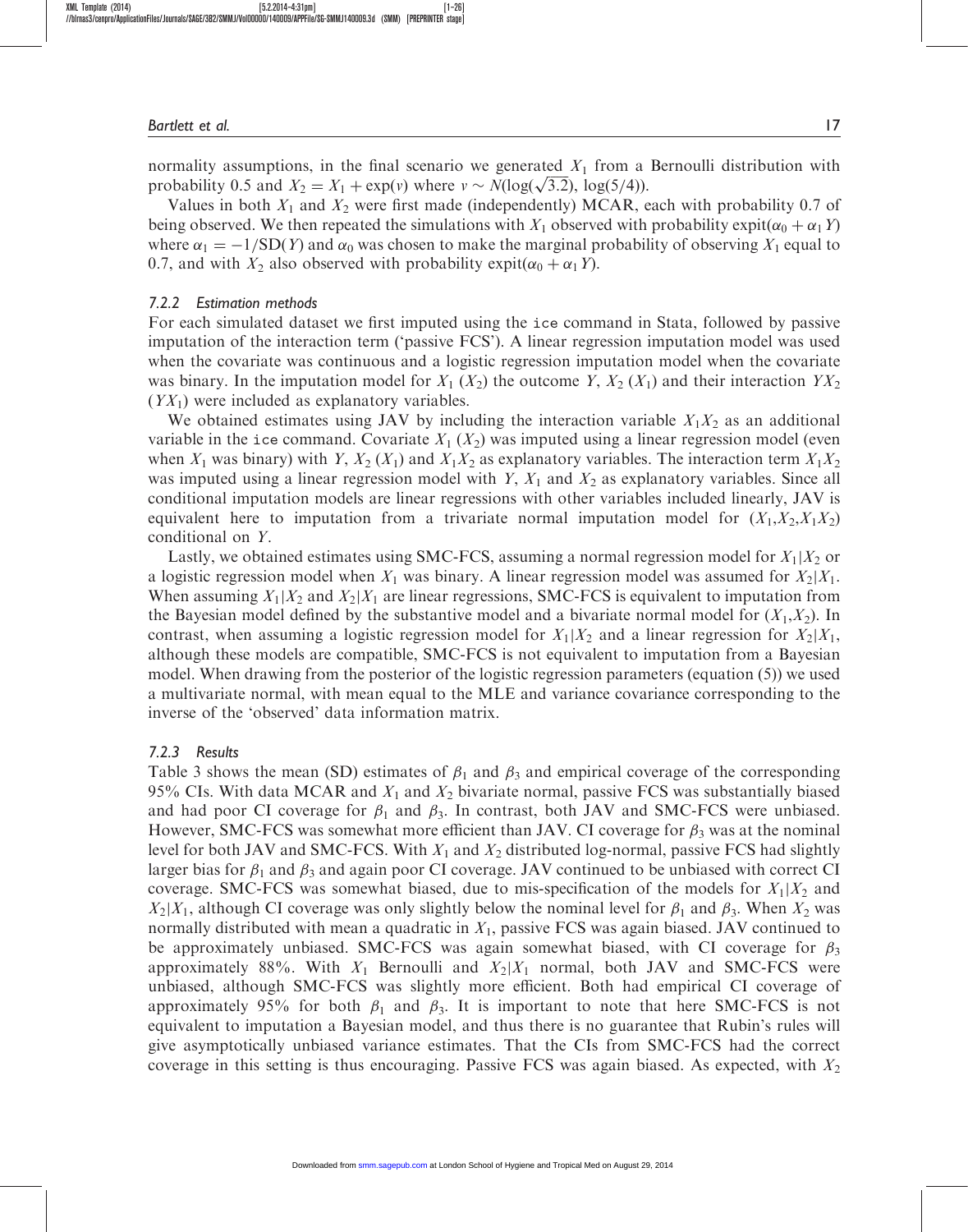**Table 3.** Simulation results – linear regression with interaction. Empirical mean (SD) of estimates of  $\beta_1=$  I and  $\beta_3=$  1 from 1000 simulations, standard FCS with passive imputation (Passive FCS), JAV  $\,$  imputation and SMC-FCS. Empirical coverage of nominal 95% confidence intervals is also shown (Cov). Monte-Carlo errors for means and SDs are all less than 0.04 for  $\beta_1$  and less than 0.02 for  $\beta_3$ . Monte-Carlo errors for confidence interval coverage are less than 1.6%.

|                                                     | Parameter | Passive FCS |      | JAV        |      | SMC-FCS    |      |
|-----------------------------------------------------|-----------|-------------|------|------------|------|------------|------|
| $X_1, X_2$ distribution                             |           | Mean (SD)   | Cov  | Mean (SD)  | Cov  | Mean (SD)  | Cov  |
| <b>MCAR</b>                                         |           |             |      |            |      |            |      |
| $X_1, X_2$ bivariate normal                         | $\beta_1$ | 1.50(0.39)  | 82.7 | 1.02(0.53) | 94.5 | 0.99(0.45) | 95.4 |
|                                                     | $\beta_3$ | 0.74(0.14)  | 75.1 | 1.00(0.23) | 95.2 | 1.01(0.19) | 95.4 |
| $X_1, X_2$ bivariate log-normal                     | $\beta_1$ | 1.70(0.57)  | 72.4 | 1.03(0.61) | 95.1 | 0.81(0.56) | 92.7 |
|                                                     | $\beta_3$ | 0.69(0.23)  | 64.5 | 1.00(0.23) | 94.8 | 1.08(0.22) | 92.1 |
| $X_1$ normal, $X_2 X_1 \sim N((X_1 - 2)^2, 2)$      | $\beta_1$ | 2.20(0.65)  | 36.6 | 1.03(0.50) | 95.3 | 1.09(0.52) | 93.0 |
|                                                     | $\beta_3$ | 0.70(0.27)  | 57.6 | 1.00(0.13) | 94.6 | 1.09(0.14) | 87.9 |
| $X_1$ Bernoulli, $X_2 X_1$ normal                   | $\beta_1$ | 1.11(0.21)  | 91.8 | 1.00(0.23) | 95.3 | 0.99(0.22) | 95.0 |
|                                                     | $\beta_3$ | 0.80(0.15)  | 80.7 | 0.99(0.20) | 95.3 | 0.99(0.17) | 94.6 |
| $X_1$ Bernoulli, $X_2 X_1$ log-normal*              | $\beta_1$ | 1.74(0.63)  | 78.3 | 1.01(0.74) | 95.1 | 1.28(0.65) | 92.1 |
|                                                     | $\beta_3$ | 0.71(0.24)  | 78.4 | 0.98(0.28) | 94.5 | 0.89(0.24) | 92.0 |
| <b>MAR</b>                                          |           |             |      |            |      |            |      |
| $X_1, X_2$ bivariate normal                         | $\beta_1$ | 1.63(0.37)  | 78.6 | 1.31(0.60) | 91.1 | 1.03(0.46) | 95.5 |
|                                                     | $\beta_3$ | 0.64(0.12)  | 56.2 | 0.96(0.30) | 94.0 | 0.97(0.19) | 95.3 |
| $X_1, X_2$ bivariate log-normal*                    | $\beta_1$ | 2.53(0.95)  | 45.5 | 1.57(1.17) | 91.7 | 1.02(0.93) | 94.9 |
|                                                     | $\beta_3$ | 0.16(0.35)  | 30.0 | 1.06(0.57) | 95.0 | 1.00(0.45) | 92.2 |
| $X_1$ normal, $X_2 X_1 \sim N((X_1 - 2)^2, 2)^{**}$ | $\beta_1$ | 2.39(1.33)  | 41.9 | 1.68(0.63) | 81.1 | 1.29(0.54) | 94.8 |
|                                                     | $\beta_3$ | 0.13(0.28)  | 24.3 | 1.17(0.20) | 84.3 | 1.10(0.20) | 90.7 |
| $X_1$ Bernoulli, $X_2 X_1$ normal                   | $\beta_1$ | 1.11(0.21)  | 92.2 | 1.14(0.22) | 88.4 | 1.00(0.22) | 95.0 |
|                                                     | $\beta_3$ | 0.78(0.15)  | 81.6 | 0.97(0.22) | 95.3 | 0.98(0.17) | 95.6 |
| $X_1$ Bernoulli, $X_2 X_1$ log-normal               | $\beta_1$ | 1.84(0.74)  | 85.1 | 1.11(0.99) | 95.1 | 1.24(0.77) | 93.1 |
|                                                     | $\beta_3$ | 0.68(0.28)  | 84.6 | 0.96(0.38) | 94.8 | 0.91(0.28) | 92.9 |
| Results based on $*$ 999, $**$ 968 simulations      |           |             |      |            |      |            |      |

FCS: fully conditional specification; JAV: just another variable; SMC-FCS: substantive model compatible-fully conditional specification; MCAR: missing completely at random; MAR: missing at random.

log-normal given  $X_1$  JAV continued to remain approximately unbiased while SMC-FCS had moderately large biases for  $\beta_1$  and  $\beta_3$ , although CI coverage was only slightly below 95%.

When  $X_1$  and  $X_2$  were MAR passive FCS continued to be biased for all  $X_1, X_2$  distributions considered. With  $X_1, X_2$  bivariate normal, estimates from JAV had a small bias towards zero for  $\beta_3$ , but a larger bias for  $\beta_1$ . In contrast, SMC-FCS was unbiased and more efficient. In a number of simulated datasets with covariates log-normally distributed or with  $X_2$  quadratic given  $X_1$  the FCS algorithm created imputed datasets with extremely large imputed values of  $X_1$  and  $X_2$ , resulting in a co-linearity error when attempting to fit the substantive model to the imputations. Consequently, for these scenarios results are shown for the subset of the simulated datasets for which estimates from all methods were obtained. JAV was approximately unbiased for  $\beta_3$  when the covariates were lognormally distributed, but was substantially biased for  $\beta_1$ . SMC-FCS was approximately unbiased here. With  $X_2$  given  $X_1$  normal with mean quadratic in  $X_1$ , both JAV and SMC-FCS were biased, but again biases for  $\beta_1$  and  $\beta_3$  were smaller for SMC-FCS. Lastly, with  $X_1$  binary and  $X_2$  either conditionally normal or log-normal, JAV had little bias for  $\beta_3$ , but had some bias for  $\beta_1$ . SMC-FCS was unbiased for both  $\beta_1$  and  $\beta_3$  when  $X_2$  was conditionally normal given  $X_1$ . With  $X_2$  log-normally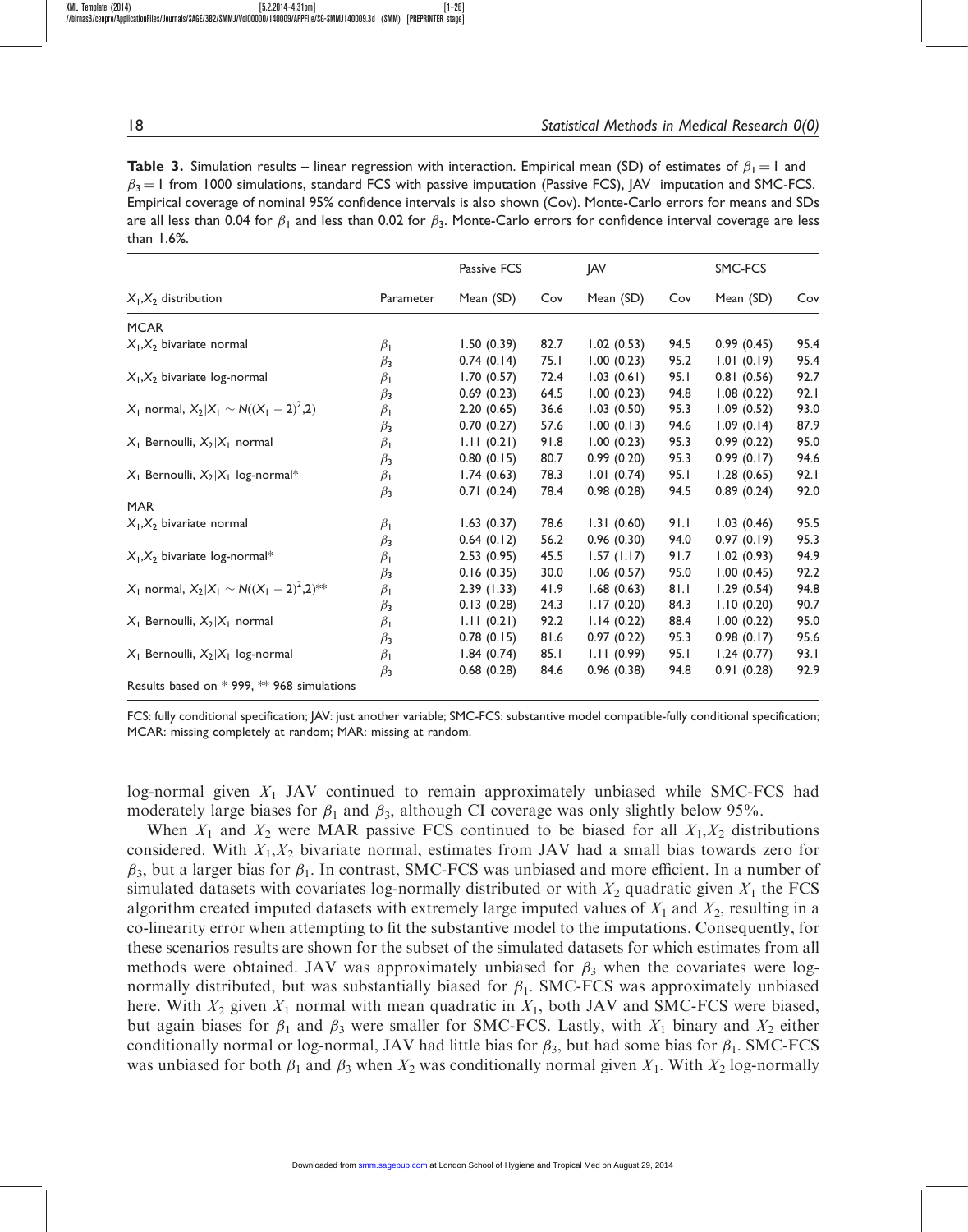distributed, both JAV and SMC-FCS were somewhat biased for  $\beta_1$  and  $\beta_3$ , although the biases of JAV were smaller.

# 7.3 Cox proportional hazards models

Lastly, we performed simulations for imputing missing covariates with a Cox proportional hazards model. Recently, White and Royston<sup>16</sup> derived approximate results to inform the choice of imputation model in this context. They recommended including the event indicator and the Nelson–Aalen estimate of the marginal cumulative hazard function as covariates in imputation models. Their simulation results showed that this approach generally worked well for imputing normally distributed covariates, except when the covariate effects were large, when some attenuation towards the null occurred.

#### 7.3.1 Simulation setup

Survival times were simulated with hazard function  $h(t|X) = 0.002 \exp(\beta_1 X_1 + \beta_2 X_2)$  with  $\beta = (\beta_1, \beta_2) = (1, 1)$ . Censoring times were generated from an exponential distribution with hazard 0.002. We simulated  $X_1$  from a Bernoulli distribution with probability 0.5, and  $X_2|X_1 \sim N(X_1, 1)$ . Values in  $X_1$  and  $X_2$  were made (independently) MCAR, with probability of observation 0.7. We performed simulations with  $n = 1000$  subjects and also with  $n = 100$  subjects.

#### 7.3.2 Estimation methods

For each simulated dataset we first estimated  $\beta$  by fitting the Cox proportional hazards model to the complete cases (CC). Next, we multiply imputed the missing values in  $X_1$  and  $X_2$  using FCS (10) imputations). A linear regression imputation model was used for  $X_2$  and a logistic regression model for  $X_1$ . Following the recommendations of White and Royston,<sup>16</sup> we included the event indicator D and the Nelson–Aalen estimate of the marginal cumulative hazard as covariates in both imputation models (FCS). Lastly, we estimated  $\beta$  using SMC-FCS as described in Section 6.3, assuming a logistic regression model for  $X_1|X_2$  and a linear regression model for  $X_2|X_1$ . As described previously, the SMC-FCS algorithm involves taking draws from the posterior distribution of the parameter  $\psi$  in the substantive model. For Cox's proportional hazards model  $\psi = (\beta, H_0(\cdot))$ , where  $H_0(\cdot)$  is an infinite-dimensional parameter representing the arbitrary baseline hazard function. It is unclear how a draw can be made from the posterior distribution of  $H_0(\cdot)$ , and indeed whether Rubin's rules can be expected to give asymptotically unbiased variance estimates in a semiparametric model. In our simulation study we allowed for uncertainty in  $\beta$  by drawing a new value from a (bivariate) normal distribution with mean equal to the current estimate of  $\beta$  and with covariance matrix based on the usual 'observed' data information matrix. We then updated  $H_0(\cdot)$  using the usual Breslow estimator, conditioning on the newly drawn value of  $\beta$ .

#### 7.3.3 Results

Table 4 shows the results from the 1000 simulations. CC is consistent here, since missingness is completely at random. However, with  $n = 100$  CC showed some upward finite sample bias for both  $\beta_1$  and  $\beta_2$ . In accordance with the results of White and Royston,<sup>16</sup> FCS resulted in somewhat biased estimates, with the bias larger for the coefficient corresponding to the continuous covariate, although CI coverage for both  $\beta_1$  and  $\beta_2$  was approximately 95%. SMC-FCS, like CC, showed some slight upward bias, but was somewhat more efficient. Of interest was that the CIs had correct coverage, despite the fact that our implementation ignores uncertainty in the baseline hazard function.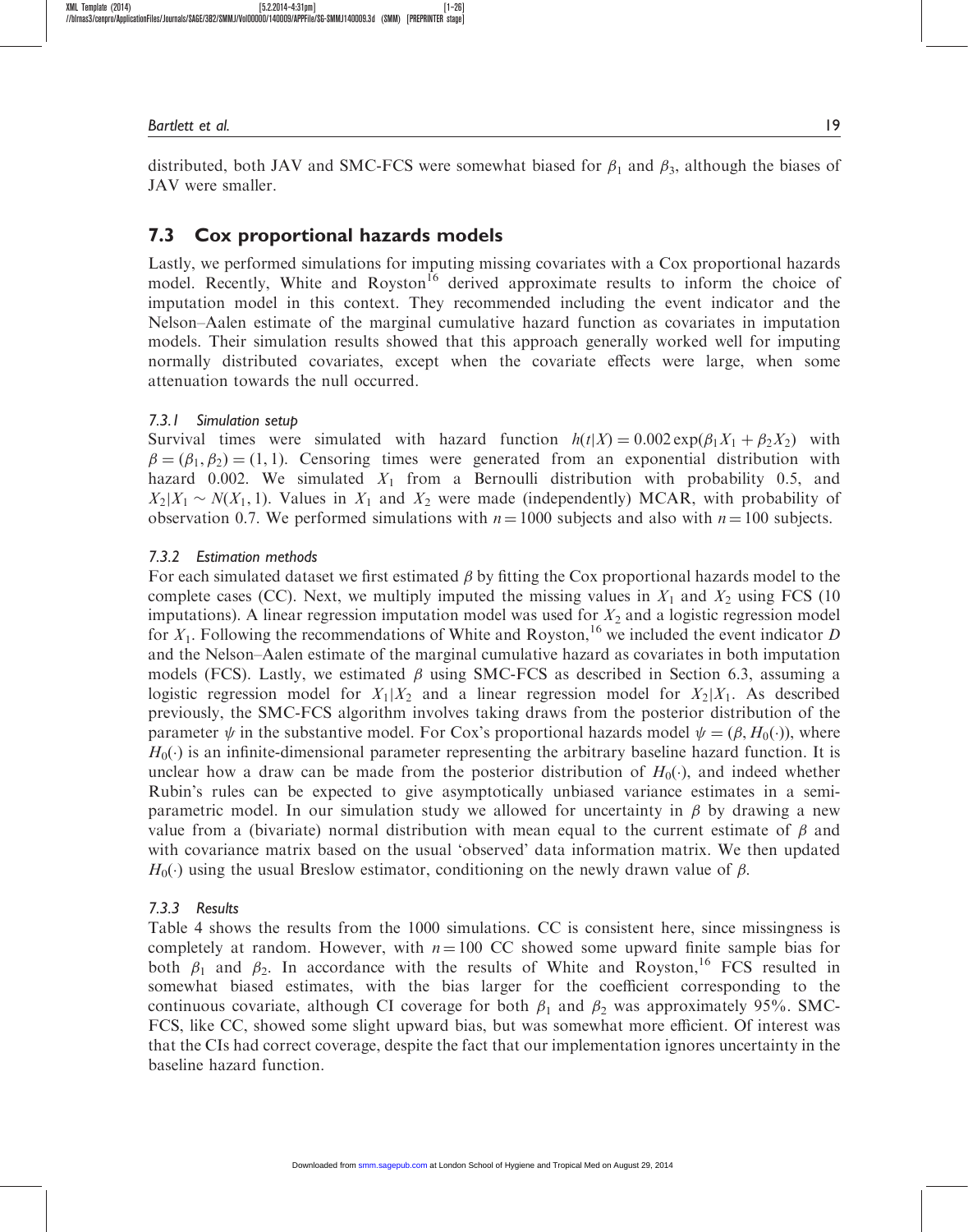| no more than 0.02 for $n = 100$ and 0.003 for $n = 1000$ . |               |      |              |      |              |      |  |  |
|------------------------------------------------------------|---------------|------|--------------|------|--------------|------|--|--|
| Parameter                                                  | Complete case |      | <b>FCS</b>   |      | SMC-FCS      |      |  |  |
|                                                            | Mean (SD)     | Cov  | Mean (SD)    | Cov  | Mean (SD)    | Cov  |  |  |
| $n = 100$                                                  |               |      |              |      |              |      |  |  |
| $\beta_1=1$                                                | 1.04(0.47)    | 95.6 | 0.94(0.36)   | 96.5 | 1.02(0.41)   | 94.7 |  |  |
| $\beta_2=1$                                                | 1.05(0.26)    | 95.6 | 0.89(0.17)   | 94.0 | 1.05(0.21)   | 94.8 |  |  |
| $n = 1,000$                                                |               |      |              |      |              |      |  |  |
| $\beta_1=1$                                                | 1.000(0.129)  | 95.2 | 0.902(0.107) | 89.1 | 1.002(0.114) | 95.0 |  |  |
| $\beta_2=1$                                                | 1.007(0.070)  | 94.8 | 0.861(0.049) | 45.7 | 1.006(0.058) | 95.1 |  |  |

**Table 4.** Cox proportional hazards outcome model simulation results. Empirical mean (SD) of estimates of  $\beta_1 = I$ and  $\beta_2=$  1 from 1000 simulations, using complete case analysis, MI of  $X_1$  and  $X_2$  using FCS with the event indicator and Nelson–Aalen marginal baseline cumulative hazard function as covariates (FCS), and SMC-FCS. Empirical coverage of nominal 95% confidence intervals is also shown (Cov). Monte-Carlo errors in means and SDs are<br>no mana than 0.03 fan n 1.00 and 0.005 fan n 1.000. no more than 0.02 for  $n = 100$  and 0.005 for  $n = 1000$ .

FCS: fully conditional specification; SMC-FCS: substantive model compatible-fully conditional specification.

For  $n = 1000$ , CC was essentially unbiased. The biases of FCS were larger than for  $n = 100$ , which is due to the fact that the finite sample bias, which acted in the opposite direction to the bias caused by the approximation used in the FCS approach, had largely disappeared. Consequently, CI coverage was below the nominal 95% level, with coverage for  $\beta_2$  particularly poor at 47%. In contrast, SMC-FCS was unbiased and had correct CI coverage.

# 8 Analysis of data from ADNI

Table 5 shows the estimated log hazard ratios from the substantive model fitted to the  $n = 127$ complete cases (of whom 61 converted to AD). This showed borderline evidence of an association between CSF  $A\beta_{1-42}$  and hazard of conversion, and borderline significant evidence of curvature in the association, in agreement with the findings of Jack et al.<sup>11</sup> The estimated association suggests that increasing  $A\beta_{1-42}$  is associated with increased hazard of conversion up until a value of  $\approx$  14 ng/mL, after which hazard decreases. There was evidence that increased levels of p-tau were associated with increased hazard of conversion. Contrary to what we expected, having a mother or father with AD was suggestive of lower hazard of conversion to AD, although neither coefficient was statistically significant. Hippocampal volume was the strongest predictor of hazard (measured by statistical significance), with larger volumes associated with lower hazard of conversion. This is consistent with the findings of previous studies which have found that the hippocampus is one of the earliest structures of the brain to undergo atrophy during AD.

Next, we used FCS MI to impute the partially observed baseline variables. 50 imputations were used. Continuous variables were imputed using linear regression models while binary variables were imputed using logistic regressions. To incorporate the censored time to conversion outcome we followed the recommendations of White and Royston<sup>16</sup> and included the event indicator and marginal Nelson–Aalen cumulative hazard function as covariates in the imputation models. We passively imputed the  $A\beta_{1-42}^2$  term in the imputed datasets. The FCS estimate of  $A\beta_{1-42}^2$  is smaller in magnitude than the CC estimate (Table 5). This is consistent with the simulation results of Section 7.1, which showed that linear imputation of variables for substantive models which include quadratic effects of the variable leads to attenuation in the estimate of curvature. The coefficient for the linear  $A\beta_{1-42}$  term is also much smaller and no longer statistically significant. The estimated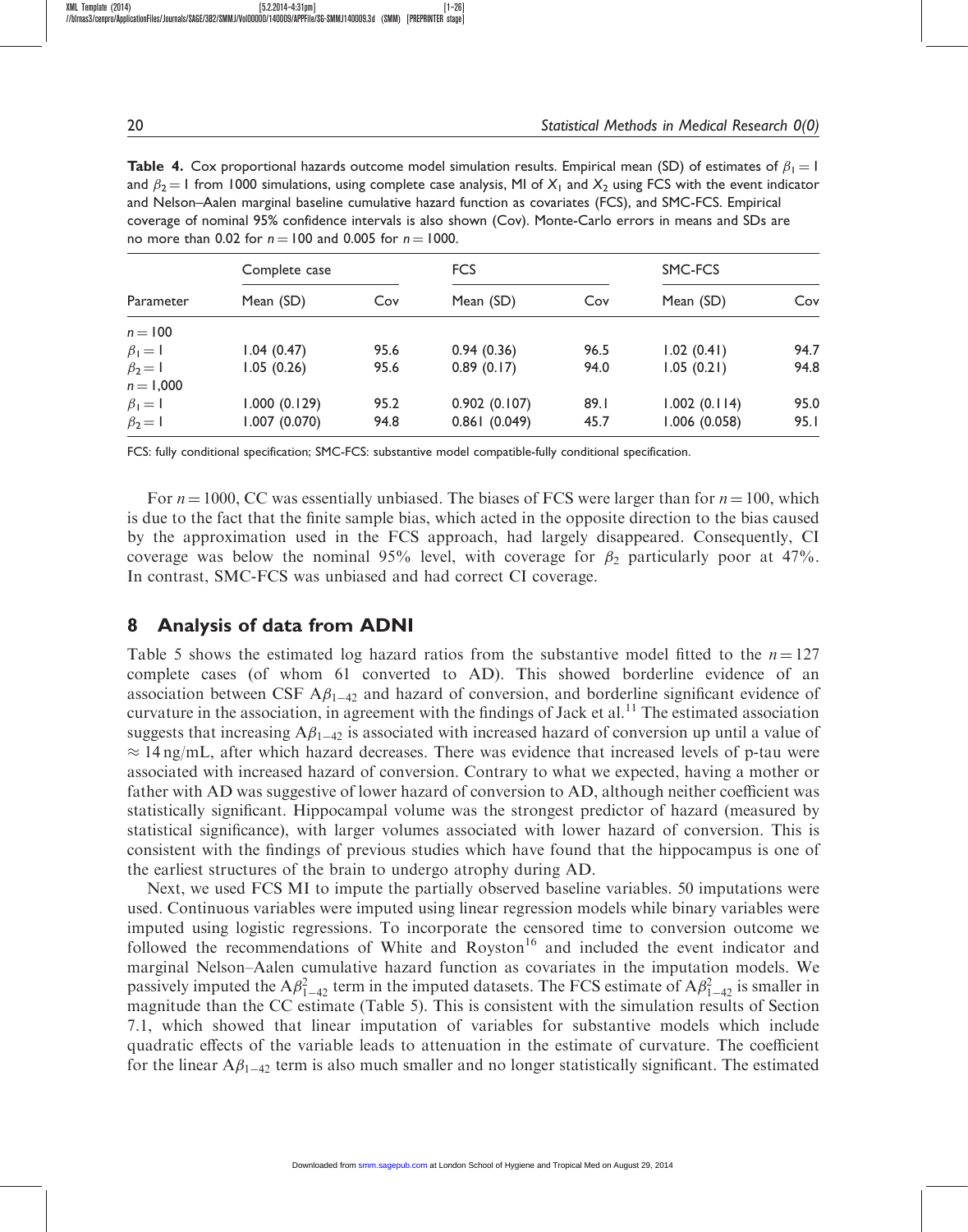| Variable                                                                         | $(n=127)$<br>Complete case      | $(n=382)$<br><b>FCS</b>         | SMC-FCS                         |
|----------------------------------------------------------------------------------|---------------------------------|---------------------------------|---------------------------------|
| $A\beta_{1-42}$ (ng/mL)<br>$A\beta_{1-42}^2$ (ng <sup>2</sup> /mL <sup>2</sup> ) | 0.31(0.19)<br>$-0.011(0.005)$   | 0.08(0.10)<br>$-0.004(0.003)$   | 0.28(0.16)<br>$-0.010(0.005)$   |
| $log(tau)$ ( $log pg/mL$ )                                                       | $-0.60(0.47)$                   | $-0.23(0.37)$                   | $-0.19(0.36)$                   |
| $log(p-tau)$ ( $log pg/mL$ )<br>Mother had AD                                    | 1.29(0.51)<br>$-0.61(0.32)$     | 0.52(0.38)<br>$-0.15(0.22)$     | 0.44(0.40)<br>$-0.14(0.21)$     |
| Father had AD                                                                    | $-1.07(0.68)$                   | $-0.22(0.35)$                   | $-0.28(0.34)$                   |
| Intracranial volume $(cm3)$<br>Hippocampal volume $(cm3)$                        | 0.0005(0.0010)<br>$-0.64(0.17)$ | 0.0010(0.0007)<br>$-0.47(0.10)$ | 0.0011(0.0007)<br>$-0.51(0.10)$ |
| APOE4 positive                                                                   | $-0.06(0.30)$                   | 0.31(0.22)                      | 0.41(0.20)                      |

Table 5. Estimates of log hazard ratios (standard errors) for Cox proportional hazards model relating hazard of conversion to AD to baseline risk factors. Estimates based on complete case, FCS imputation and SMC-FCS.

FCS: fully conditional specification; SMC–FCS: substantive model compatible-fully conditional specification.

coefficient for p-tau is much smaller. The negative association between hippocampal volume and hazard of conversion remained. The coefficients for family history of AD changed by a proportionately large amount. Further investigation revealed that the dependence of hazard of conversion to AD on family history of AD varied (in a model without the CSF variables) according to whether or not the CSF variables were measured. This means that the assumption required for validity of complete case analysis failed for the reduced model without the CSF variables, and this is the likely cause of the large change in the coefficients for family history of AD. Standard errors were considerably smaller, consistent with the gain in information through inclusion of subjects with some missing values into the analysis.

Lastly, we imputed using SMC-FCS, again using 50 imputations, with 10 iterations per imputation. Here we assumed linear regression covariate models for partially observed continuous variables and logistic regressions for partially observed binary variables. Comparing the estimates from SMC-FCS with complete case and passive FCS, we see that the linear and quadratic coefficients of  $A\beta_{1-42}$  are much closer to the complete case estimates, with the statistical significance of the quadratic coefficient preserved (Table 5). The estimated coefficient for p-tau is similar to that obtained in the FCS analysis. For the other coefficients the SMC-FCS estimates and CIs are similar to those from FCS. In conclusion, consistent with our earlier simulation results, the results of this analysis suggest that ignoring the quadratic association at the imputation stage leads to attenuation in the corresponding coefficient. In contrast, imputation of the partially observed covariates using SMC-FCS preserved a quadratic association between CSF  $A\beta_{1-42}$  seen in the complete cases. Furthermore, use of MI has here led to practically important improvements in the precision of estimated associations, compared to CC.

# 9 MI of covariates in practice

Our developments thus far have assumed that at the imputation stage we have a single correctly specified substantive model  $f(Y|X, Z, \psi)$ . Usually, we will not know in advance of analysing the data what is an appropriate model for the outcome Y of interest given the covariates. One of the apparent advantages of using MI is that once a set of imputed datasets have been generated, a number of different substantive models can be fitted and compared. It is important to note that the validity of estimates from different models fitted to a set of MIs depends on whether the imputation model is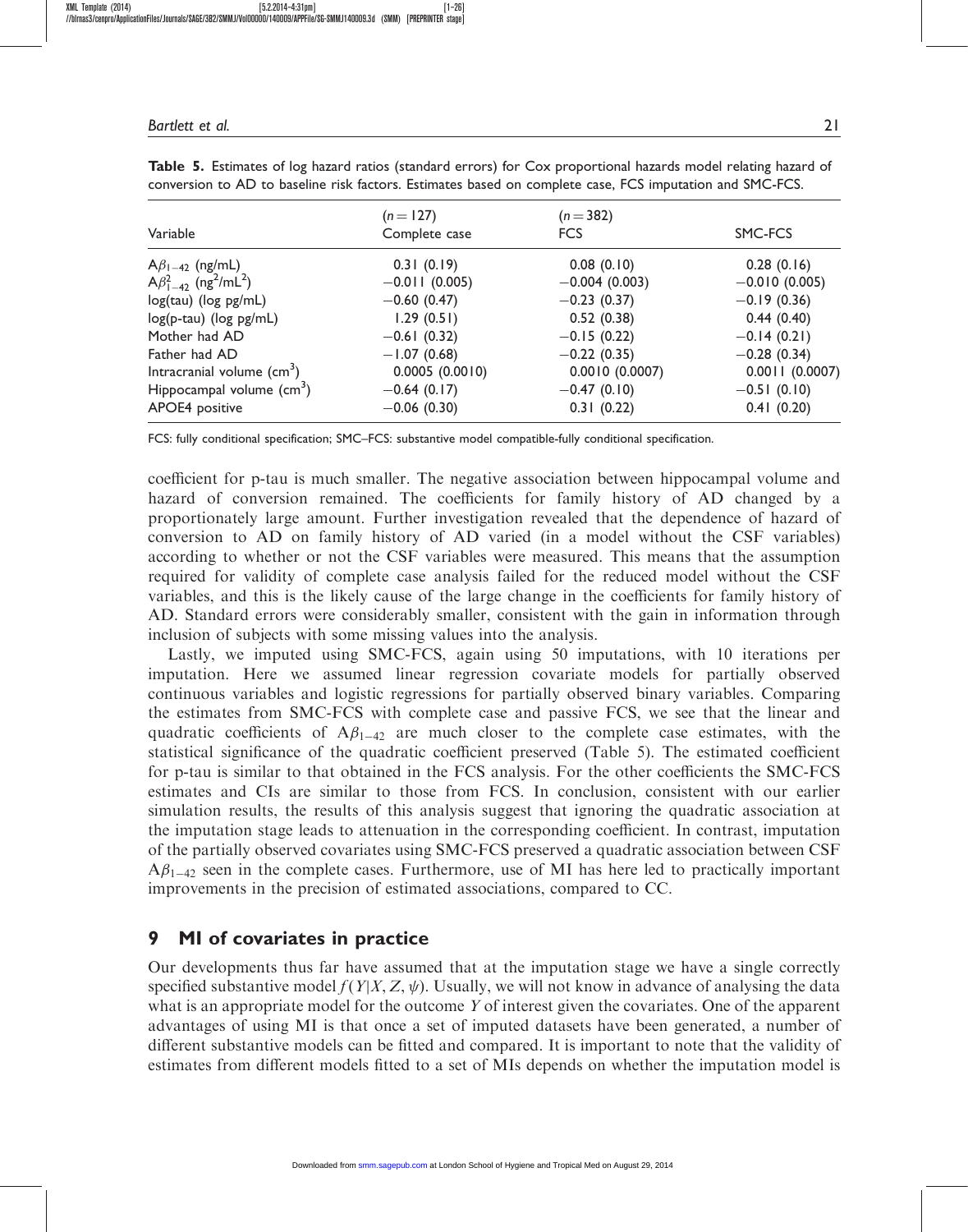correctly specified. In practice, all imputation models are likely to be mis-specified to some extent, but biases may be small provided imputation models preserve those features of the data which are subsequently investigated. It is arguably therefore unrealistic in practice to expect a single set of multiply imputed datasets to be suitable for all possible subsequent types of analysis.

Performing model selection in combination with MI is a challenging problem generally,<sup>24</sup> and therefore deciding on what substantive model to specify when using the SMC-FCS algorithm is not a trivial process. One possible approach would be to use the complete cases to select the substantive model. Alternatively, the SMC-FCS algorithm could be used to impute the partially observed covariates assuming a rich model for  $f(Y|X, Z, \psi)$  which contains as special cases various simpler models that one may wish to fit to the imputed datasets. This approach would mean the imputation models used would be compatible with this larger model, and semi-compatible with those substantive models nested within it. This advice follows that given by others (e.g. Meng<sup>6</sup> and Schafer<sup>7</sup>) for application of MI in general, whereby imputation models are used which are rich and do not impose assumptions which are subsequently to be relaxed in substantive models. For example, if one believes that two covariates may interact in their effect on Y, one could impute compatibly with a model  $f(Y|X, Z, \psi)$  which includes the corresponding interaction.

We do not consider the requirement to specify a substantive model at the imputation stage to be a shortcoming of the SMC-FCS approach, since the issue of compatibility between imputation and substantive models is similarly present when one imputes using standard FCS MI. Indeed, whereas SMC-FCS forces the analyst to consider the issue of compatibility between these models, if using standard FCS MI one may unwittingly specify covariate imputation models which are incompatible with one's substantive model.

As noted in Section 1, in many settings auxiliary variables  $V$  may be available, which although not involved in the substantive model, may be useful for inclusion in imputation models in order to improve efficiency (by virtue of their association with variables being imputed) or to increase the plausibility of the MAR assumption. The notion of compatibility between imputation and substantive models does not then apply, since the two models involve different sets of variables. However, one could include the auxiliary variables  $V$  as additional covariates in the model for  $Y$  in the SMC-FCS algorithm, following which models for Y can be fitted using the imputed datasets which omit V.

# 10 Discussion

MI is an attractive approach for handling missingness in covariates of regression models. When the substantive model contains non-linearities or interactions, existing imputation approaches using the FCS algorithm may give biased estimates because the imputation models are incompatible with the substantive model. Our proposed modification of the popular FCS approach to MI ensures that each covariate is imputed from a model which is compatible with the substantive model. Although compatibility does not guarantee the imputation models are correctly specified, it ensures that the imputation and substantive models do not make conflicting assumptions which may induce bias in parameter estimates. In our simulations across a range of settings we found SMC-FCS to generally outperform existing alternative imputation approaches.

In special cases, SMC-FCS is equivalent to imputation from a Bayesian joint model, and thus inherits the latter's statistical properties. More generally, if the covariate models used in SMC-FCS are valid semi-compatible, we conjecture that the resulting estimator is consistent, which is supported by our simulation results. Further, in these cases CI coverage for estimates from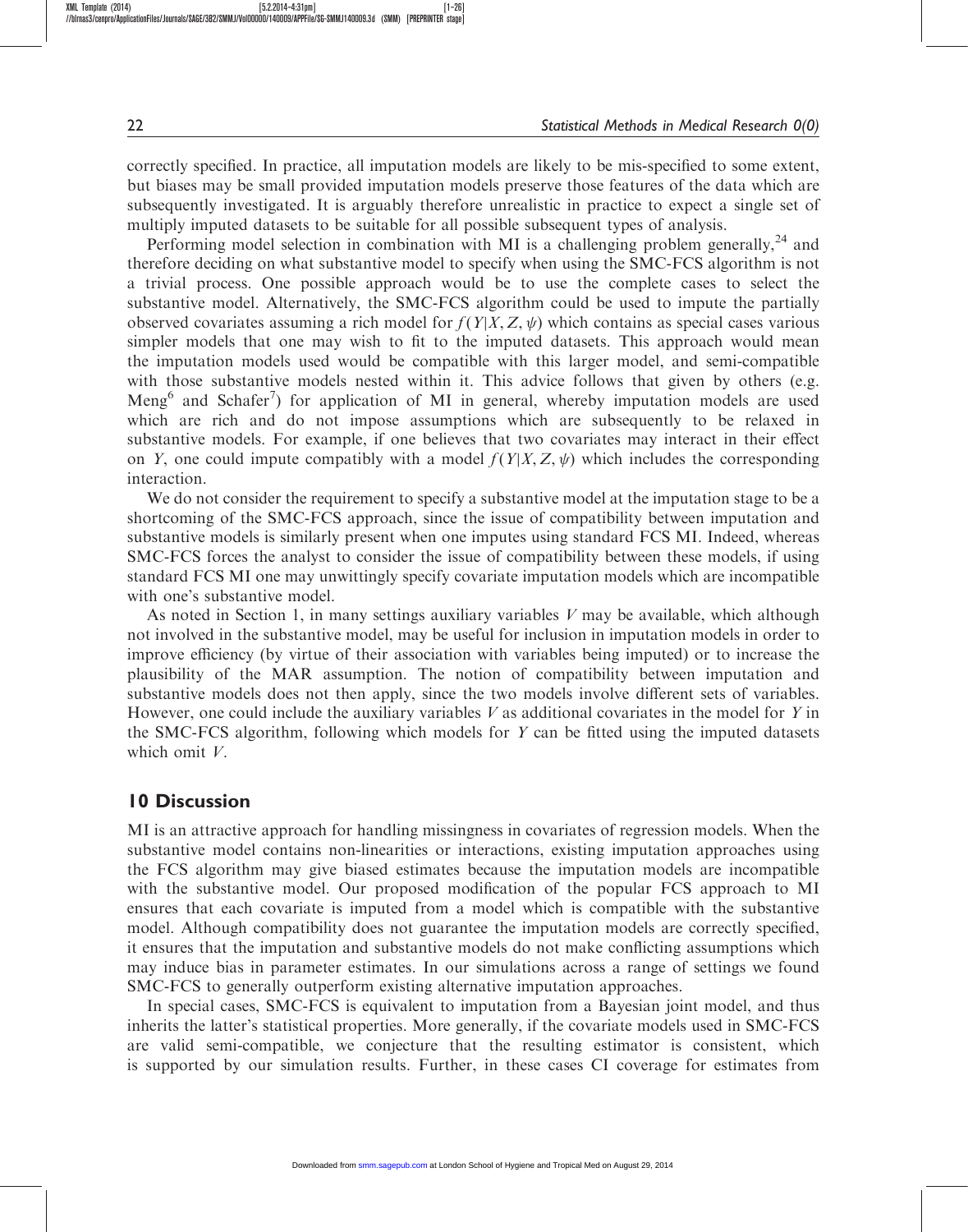SMC-FCS attained nominal coverage, despite the lack of equivalence to imputation from a Bayesian joint model. In simulations in which the covariate models were mis-specified, estimates from SMC-FCS were still less biased than those from what might be considered 'standard FCS'.

For linear substantive models which contain non-linear covariate effects or interactions, the 'JAV' approach is attractive, and is consistent if data are MCAR. This holds irrespective of the joint distribution of the outcome and covariates. However when data are MAR, or for other substantive model types such as logistic regression, we and Seaman et al.<sup>10</sup> have shown that JAV gives biased estimates. At least in our limited simulation study, the polynomial combination method recently proposed by van Buuren<sup>23</sup> was superior to JAV, with less bias and coverage closer to the nominal level. A limitation of this approach however is that it only applies to imputation of covariates which have a quadratic association with outcome, and it is unclear whether it can be generalised to substantive models other than linear regression.

Relative to standard FCS MI, SMC-FCS is more computationally intensive because of the use of rejection sampling to sample from the required densities. For example, the SMC-FCS algorithm took six times longer than standard FCS to create 10 imputations for a simulated dataset from the first simulation scenario (linear regression with quadratic covariate effects). The acceptance rate of the rejection sampler will be low when the target density  $f(X_j|X_{-j}, Z, Y)$  differs substantially from the candidate density  $f(X_j|X_{-j}, Z)$ . This will occur if a subject has an outcome value Y which is unlikely to have occurred given the values of  $X_{-j}$  and Z. However, our experience thus far in simulation studies has been that this has not been an issue. Furthermore, as for standard FCS MI, additional work is needed to understand the statistical properties of the SMC-FCS algorithm. In some settings, substantive models may be fitted to imputed datasets for a number of different outcomes, and a limitation of our approach is that imputation models are defined with respect to a single (possibly multivariate) outcome variable.

We note that compatibility between imputation and substantive models is closely related to the concept of congeniality defined by Meng.<sup>6</sup> We chose not to adopt this term because Meng's definition of congeniality depends additionally on specification of incomplete and complete data 'procedures' which give asymptotically equivalent inferences to those under a Bayesian model. Further, in many cases SMC-FCS is not equivalent to imputation from a joint model, and so would not satisfy Meng's definition of congeniality, which assumes imputation is from a welldefined Bayesian joint model. Lastly, the setup adopted by Meng assumed that covariates are fully observed.

In this article, we have assumed that the outcome is fully observed. In the absence of auxiliary variables subjects with missing outcome provide little or no additional information regarding the substantive model parameters, $25$  such that imputation of missing outcomes may not be beneficial. Nevertheless, the SMC-FCS algorithm can be readily extended to impute missing outcome values by imputing from the assumed substantive model.

A Stata program implementing SMC-FCS for linear, logistic and Cox proportional hazards models of interest is available for free download from www.missingdata.org.uk.

#### Acknowledgements

Data used in the preparation of this article were obtained from the Alzheimer's Disease Neuroimaging Initiative (ADNI) database (adni.loni.ucla.edu). The ADNI was launched in 2003 by the National Institute on Aging (NIA), the National Institute of Biomedical Imaging and Bioengineering (NIBIB), the Food and Drug Administration (FDA), private pharmaceutical companies and nonprofit organisations, as a \$60 million,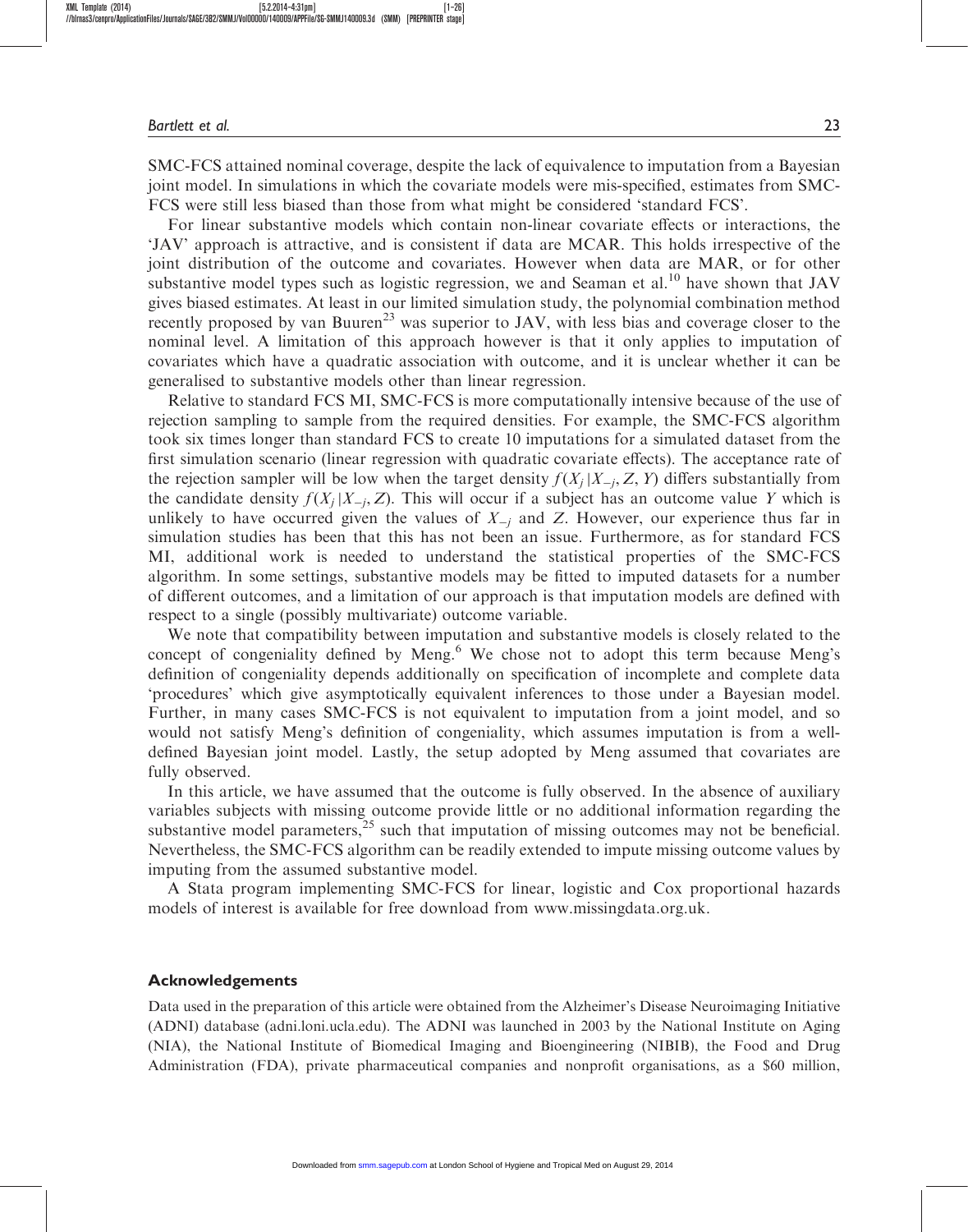5-year public–private partnership. The primary goal of ADNI has been to test whether serial magnetic resonance imaging (MRI), positron emission tomography (PET), other biological markers, and clinical and neuropsychological assessment can be combined to measure the progression of mild cognitive impairment (MCI) and early Alzheimer's disease (AD). Determination of sensitive and specific markers of very early AD progression is intended to aid researchers and clinicians to develop new treatments and monitor their effectiveness, as well as lessen the time and cost of clinical trials. A complete listing of ADNI investigators can be found at: http://adni.loni.ucla.edu/wp-content/uploads/how to apply/ADNI Acknowledgement List.pdf

The Principal Investigator of this initiative is Michael W Weiner, MD, VA Medical Center and University of California San Francisco. ADNI is the result of efforts of many co-investigators from a broad range of academic institutions and private corporations, and subjects have been recruited from over 50 sites across the US and Canada. The initial goal of ADNI was to recruit 800 adults, aged 55–90, to participate in the research, approximately 200 cognitively normal older individuals to be followed for 3 years, 400 people with MCI to be followed for 3 years and 200 people with early AD to be followed for 2 years. For up-to-date information, see www.adni-info.org.

#### Funding

J Bartlett was supported by a grant from the ESRC Follow-On Funding scheme (RES-189-25-0103) and MRC grant G0900724. S Seaman and I White were supported through a Medical Research Council grant (MC\_US\_A030\_0015) and unit programme (U105260558). J Carpenter was supported by ESRC Research Fellowship RES-063-27-0257.

Data collection and sharing for this project was funded by the ADNI (National Institutes of Health Grant U01 AG024904). ADNI is funded by the National Institute on Aging, the National Institute of Biomedical Imaging and Bioengineering, and through generous contributions from the following: Abbott; Alzheimer's Association; Alzheimer's Drug Discovery Foundation; Amorfix Life Sciences Ltd.; AstraZeneca; Bayer HealthCare; BioClinica, Inc.; Biogen Idec Inc.; Bristol-Myers Squibb Company; Eisai Inc.; Elan Pharmaceuticals Inc.; Eli Lilly and Company; F. Hoffmann-La Roche Ltd and its affiliated company Genentech, Inc.; GE Healthcare; Innogenetics, N.V.; IXICO Ltd.; Janssen Alzheimer Immunotherapy Research & Development, LLC.; Johnson & Johnson Pharmaceutical Research & Development LLC.; Medpace, Inc.; Merck & Co., Inc.; Meso Scale Diagnostics, LLC.; Novartis Pharmaceuticals Corporation; Pfizer Inc.; Servier; Synarc Inc.; and Takeda Pharmaceutical Company. The Canadian Institutes of Health Research is providing funds to support ADNI clinical sites in Canada. Private sector contributions are facilitated by the Foundation for the National Institutes of Health (www.fnih.org). The grantee organisation is the Northern California Institute for Research and Education, and the study is coordinated by the Alzheimer's Disease Cooperative Study at the University of California, San Diego. ADNI data are disseminated by the Laboratory for Neuro Imaging at the University of California, Los Angeles. This research was also supported by NIH grants P30 AG010129 and K01 AG030514.

#### **References**

- 1. Kenward MG and Carpenter JR. Multiple imputation: current perspectives. Stat Methods Med Res 2007; 16: 199–218.
- 2. White IR and Carlin JB. Bias and efficiency of multiple imputation compared with complete-case analysis for missing covariate values. Stat Med 2010; 28: 2920–2931.
- 3. Rubin DB. Multiple imputation for nonresponse in surveys. New York, NY: Wiley, 1987.
- 4. White IR, Royston P and Wood AM. Multiple imputation using chained equations: issues and guidance for practice. Stat Med 2011; 30: 377–399.
- 5. van Buuren S. Multiple imputation of discrete and continuous data by fully conditional specification. Stat Methods Med Res 2007; 16: 219–242.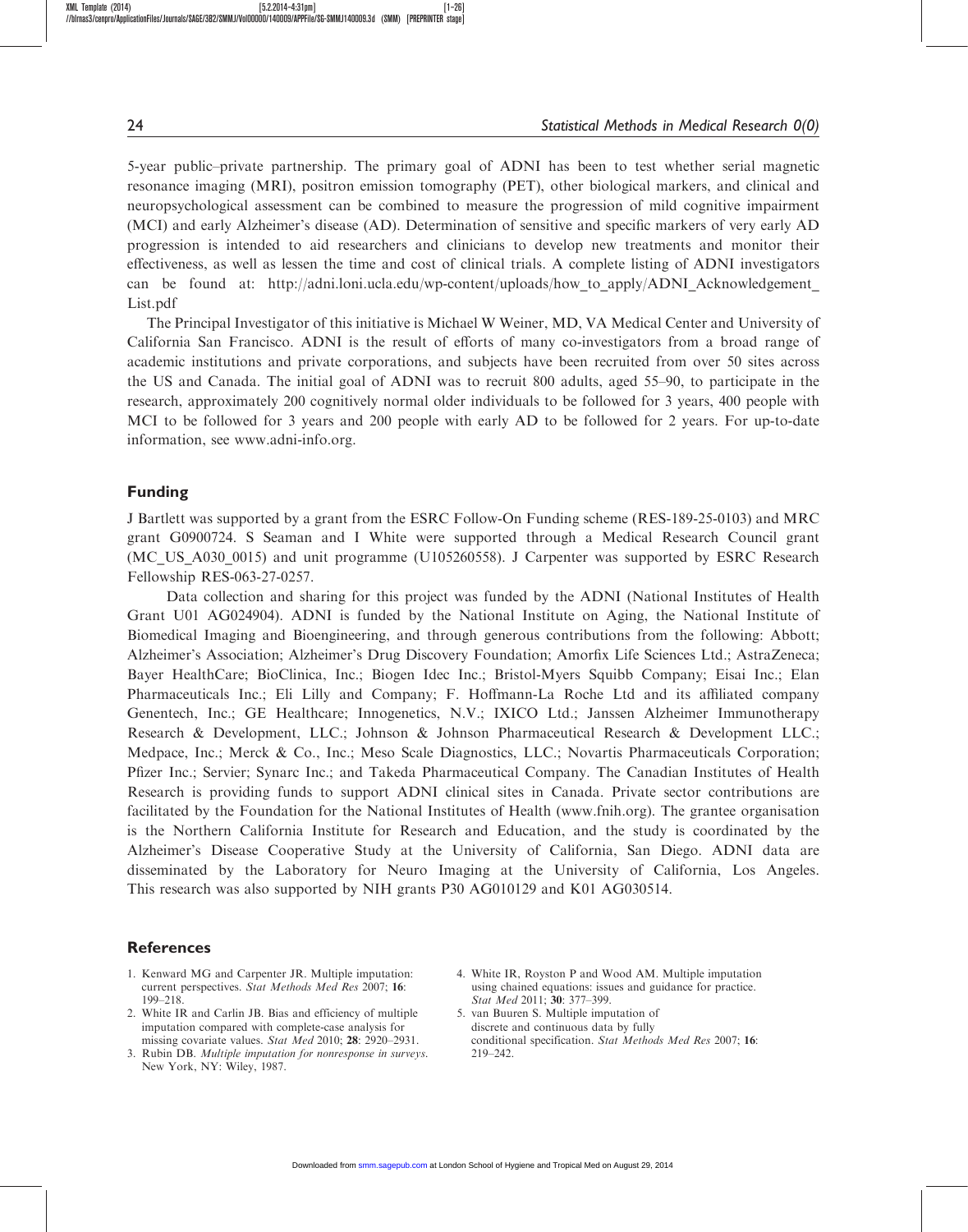- 6. Meng XL. Multiple-imputation inferences with uncongenial sources of input (with discussion). Stat Sci 1994; 10: 538–573.
- 7. Schafer JL. Analysis of incomplete multivariate data. London: Chapman and Hall, 1997.
- 8. Collins LM, Schafer JL and Kam C. A comparison of inclusive and restrictive strategies in modern missing data procedures. Psychol Methods 2001; 6: 330–351.
- 9. Schafer JL. Multiple imputation in multivariate problems when the imputation and analysis models differ. Stat Neerl 2003; 57: 19–35.
- 10. Seaman SR, Bartlett JW and White IR. Multiple imputation of missing covariates with non-linear effects and interactions: an evaluation of statistical methods. BMC Med Res Methodol 2012; 12: 46.
- 11. Jack CR Jr, Wiste HJ, Vemuri P, et al. Brain beta-amyloid measures and magnetic resonance imaging atrophy both predict time-to-progression from mild cognitive impairment to Alzheimer's disease. Brain 2010; 133: 3336–3348.
- 12. Rubin DB. Inference and missing data. Biometrika 1976; 63: 581–592.
- 13. Liu J, Gelman A, Hill J, et al. On the stationary distribution of iterative imputations. Biometrika Epub 2013.
- 14. Arnold BC and Press SJ. Compatible conditional distributions. J Am Stat Assoc 1989; 84: 152–156.
- 15. von Hippel PT. How to impute interactions, squares, and other transformed variables. Sociol Methodol 2009; 39: 265–291.
- 16. White IR and Royston P. Imputing missing covariate values for the Cox model. Stat Med 2009; 28: 1982–1998.
- 17. Ibrahim JG, Chen MH and Lipsitz SR. Monte-Carlo EM for missing covariates in parametric regression models. Biometrics 1999; 55: 591–596.
- 18. Goldstein H, Carpenter JR and Browne WJ. Fitting multilevel multivariate models with missing data in responses and covariates that may include interactions and non-linear terms. J R Stat Soc A 2013.
- 19. van Buuren S, Brand JPL, Groothuis-Oudshoorn CGM, et al. Fully conditional specification in multivariate imputation. J Stat Comput Simul 2006; 76: 1049–1064.
- 20. Hughes RA, White IR, Seaman S, et al. Joint modelling rationale for chained equations imputation (under review).
- 21. Gelman A, Carlin JB, Stern HS, et al. Bayesian data analysis, 2nd ed. Boca Raton, FL: Chapman & Hall/CRC, 2004.
- 22. Rathouz PJ. Identifiability assumptions for missing covariate data in failure time regression models. Biostatistics 2007; 8: 345–356.
- 23. van Buuren S. Flexible imputation of missing data. Boca Raton, FL: Chapman & Hall/CRC, 2012.
- 24. Wood AM, White IR and Royston P. How should variable selection be performed with multiply imputed data. Stat Med 2008; 27: 3227–3246.
- 25. Little RJA. Regression with missing X's: A review.  $JAm$ Stat Assoc 1992; 87: 1227–1237.

# Appendix

In this appendix, we show that, under certain conditions, at convergence the SMC-FCS algorithm generates imputations from a well-defined Bayesian model in which the model for  $Y|X,Z$  is the substantive model  $f(Y|X, Z, \psi)$ . First, assume that the covariate models  $f(X_j|X_{-j}, Z, \phi_j), \phi_j \in \Phi_j, j = 1, \ldots, p$ , are mutually compatible, with corresponding joint model  $f(X|Z, \phi), \phi \in \Phi$ . For each  $j = 1, \ldots, p$ , we can then write

$$
f(X|Z, \phi) = f(X_j | X_{-j}, Z, \phi_j) f(X_{-j} | Z, \phi_j, \phi_{-j})
$$

where  $\phi_{-j} = \phi_{-j}(\phi)$  is some function of  $\phi$ . Suppose that for each  $j = 1, \ldots, p$ ,

$$
f(X_{-j}|Z, \phi_j, \phi_{-j}) = f(X_{-j}|Z, \phi_{-j})
$$

Suppose further that there exists a prior  $f(\phi)$  such that for each  $j = 1, \ldots, p$ , the induced priors on  $\phi_i$ and  $\phi_{-j}$  factorise as

$$
f(\phi) = f(\phi_j, \phi_{-j}) = f(\phi_j) f(\phi_{-j})
$$

In the Gibbs sampler, $^{21}$  we sample from each unknown component's conditional distribution, given the observed data values, current values of other parameters and current imputations of missing